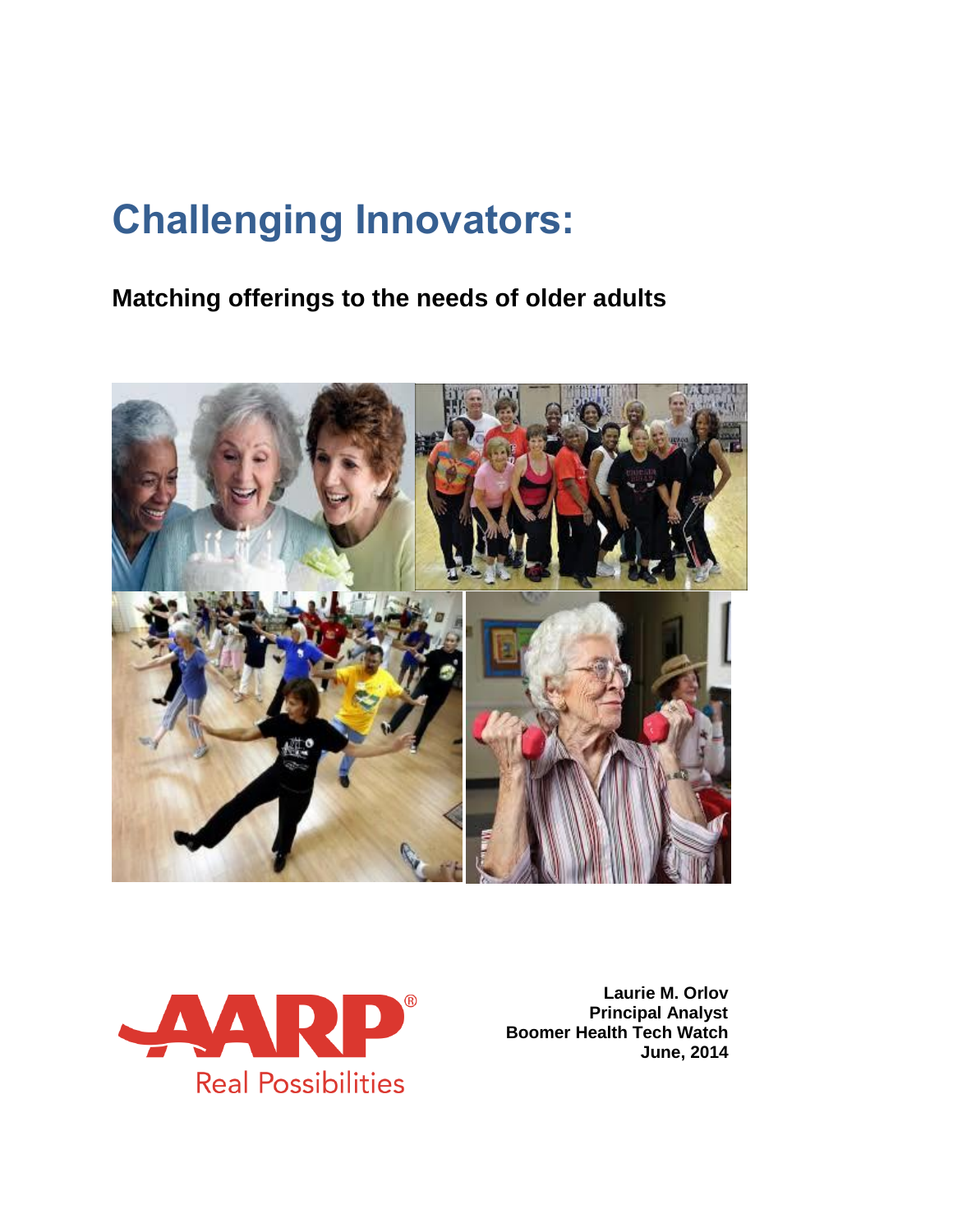

**Researched and prepared by** Laurie M. Orlov, Founder and Principal Analyst, Aging in Place Technology Watch, Boomer Health Tech Watch

**Sponsored by** Jody Holtzman, Senior Vice President, Thought Leadership, AARP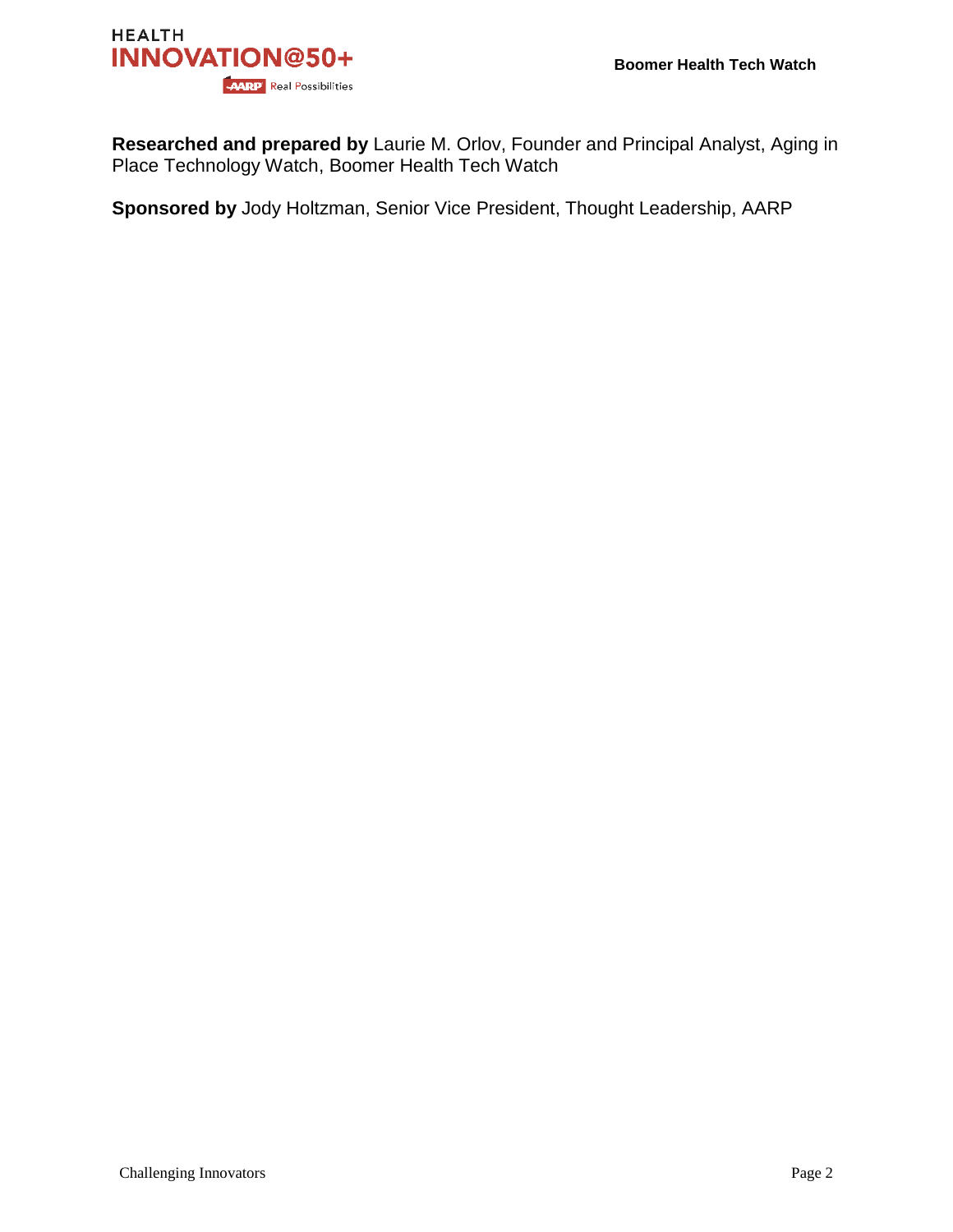

## **EXECUTIVE SUMMARY**

**Baby boomers and seniors age 50+ comprise an enormous cohort.** But they do not represent a market segment that can be divided neatly by age. This amorphous population of 100 million people confounds innovators with widely different needs, budgets and marketing channels. But entrepreneurs can learn from prospective customers, experts from specific sub-segments and market niches, and from the learnings of those who have done well.

**Key takeaway from 2006-2007 – nothing succeeds like persistence.** Looking at the past performance and results of those who began nearly a decade ago is a reminder that determination and commitment are the key pre-requisites to success. **Caring.com** (just acquired by BankRate in 2014), **Care.com**, and **GreatCall** were all founded in the 2006-2007 time period. This was also the time in which **Philip**s acquired Lifeline, **VRI** was re-launched by its founders as a healthcare services company, and **MobileHelp** entered with one of the earlier mobile Personal Emergency Response System (PERS) technologies.

**This 2014 interview report reveals new tactics, but as much determination as ever.** The interviewees in this report advised new entrants to consider innovating at life transition points; seeking interested funders and accelerators, using crowdfunding to gain visibility; leveraging policy changes that open up new opportunities; entering a market at disruptive price points; and above all, seeking partnerships carefully – and early.

#### **WHO SHOULD READ THIS REPORT?**

This report examines the approaches established businesses and startup entrepreneurs are using to identify and reach the sub-segments of the 50+. As such, it is relevant to:

- Entrepreneurs considering entry into the 50+ market
- Technology platform providers
- Telecommunication carriers
- Business service providers
- Media organizations
- Social services and non-profits focused on the 50+
- Government agencies and policy makers
- Angel and venture capital investors

*"Loveliness doesn't matter as much as thoughtfulness. Take away the patronizing aspect in terms of design -- six big buttons painted in red because you might make a mistake. Anything that says 'you can only do this but you can't do that." – Jeh Kazimi, Breezie*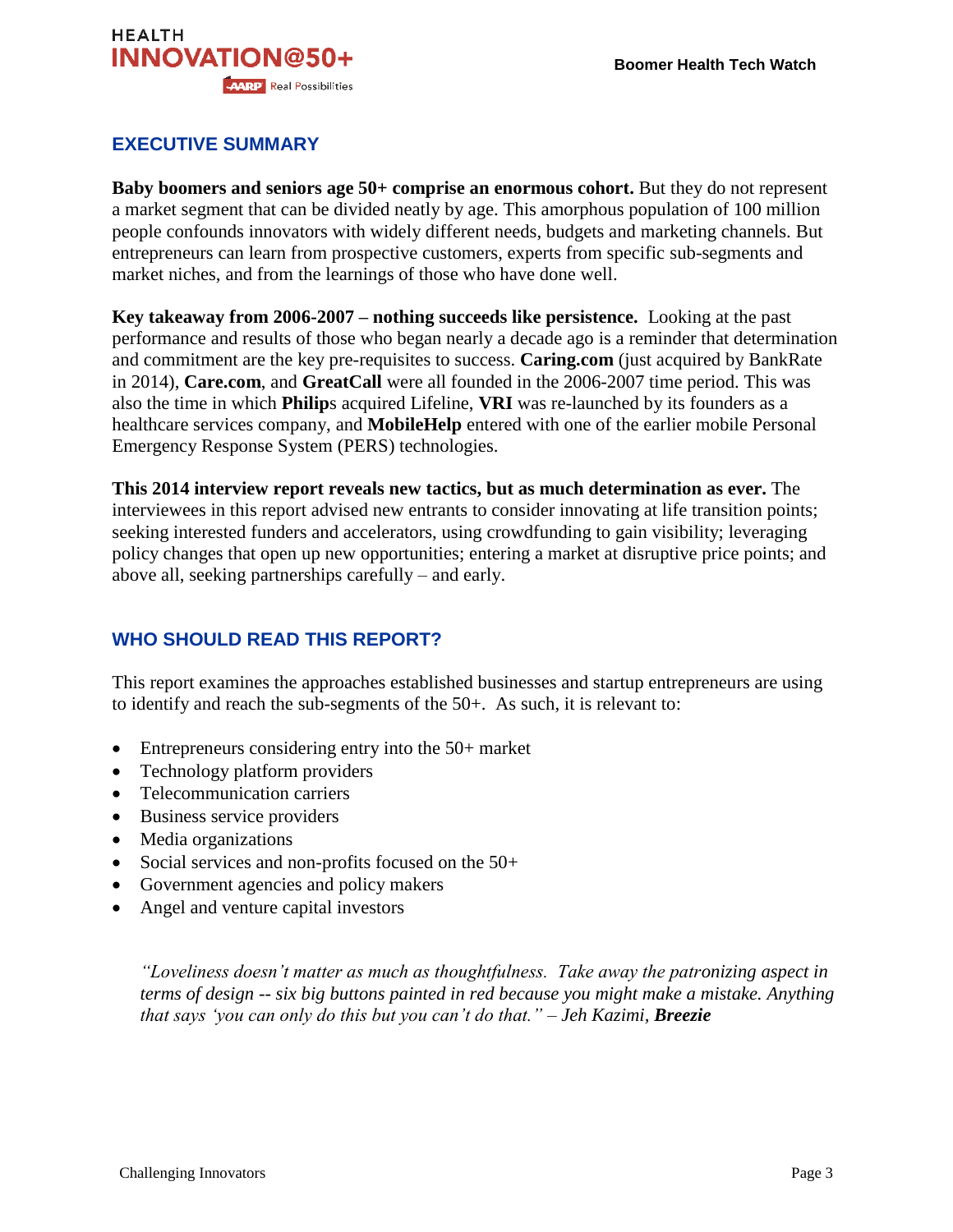#### **OLDER ADULTS – A LONG-STANDING BUT STILL EMERGING MARKET**

The lives of many older adults have been greatly enhanced by new technologies in recent years – whether through social technologies like chatting and video, or new car smart features to assist older drivers. There have been successful companies targeting the 50+: from **GreatCall** with its Jitterbug phone and multiple new services to **Home Instead**, the largest franchised home care company in the US. Some firms have done well through partnerships with **AARP**, like **Consumer Cellular**, **ADT** and most recently, **Posit Science**. 1

#### **Age Doesn't Matter – Personas Help Shape Scenarios That Inspire**

As the first era in which so many are still living into their 90's, terms like 'aging', 50+, or 'senior' are ineffective ways of evoking a mental image of an addressable market. At every age, we are all independent and thriving – until and unless we're not. Consider three personas reflected throughout its publications that represent the AARP cohort of age 50+ (see **Figure 1**):



**Figure 1** Personas of aging adults (Courtesy frog design<sup>2</sup>)

 **Consumers and their advocates speak up about what they want.** The addressable market population groups are vocal about their needs – their voices can be heard through Facebook, via Amazon reviews, AARP and Pew Research surveys. They are represented by membership organizations that serve **The Independent** and/or their caregivers – like AARP and NCOA. Along with their adult children, they are targeted as **Transitioners** by senior housing for-profit and non-profits. And when they become **Strugglers,** they are served by member companies of consortia like LeadingAge or ALFA. Sampled in focus groups by technologists, tracked by Nielsen – many think that they know what older adults need.

*"We are interested in talking about what this means – people who are innovating to give residents higher quality of life, reduce costs, help keep buildings fuller." – Steve Moran, Senior Housing Forum*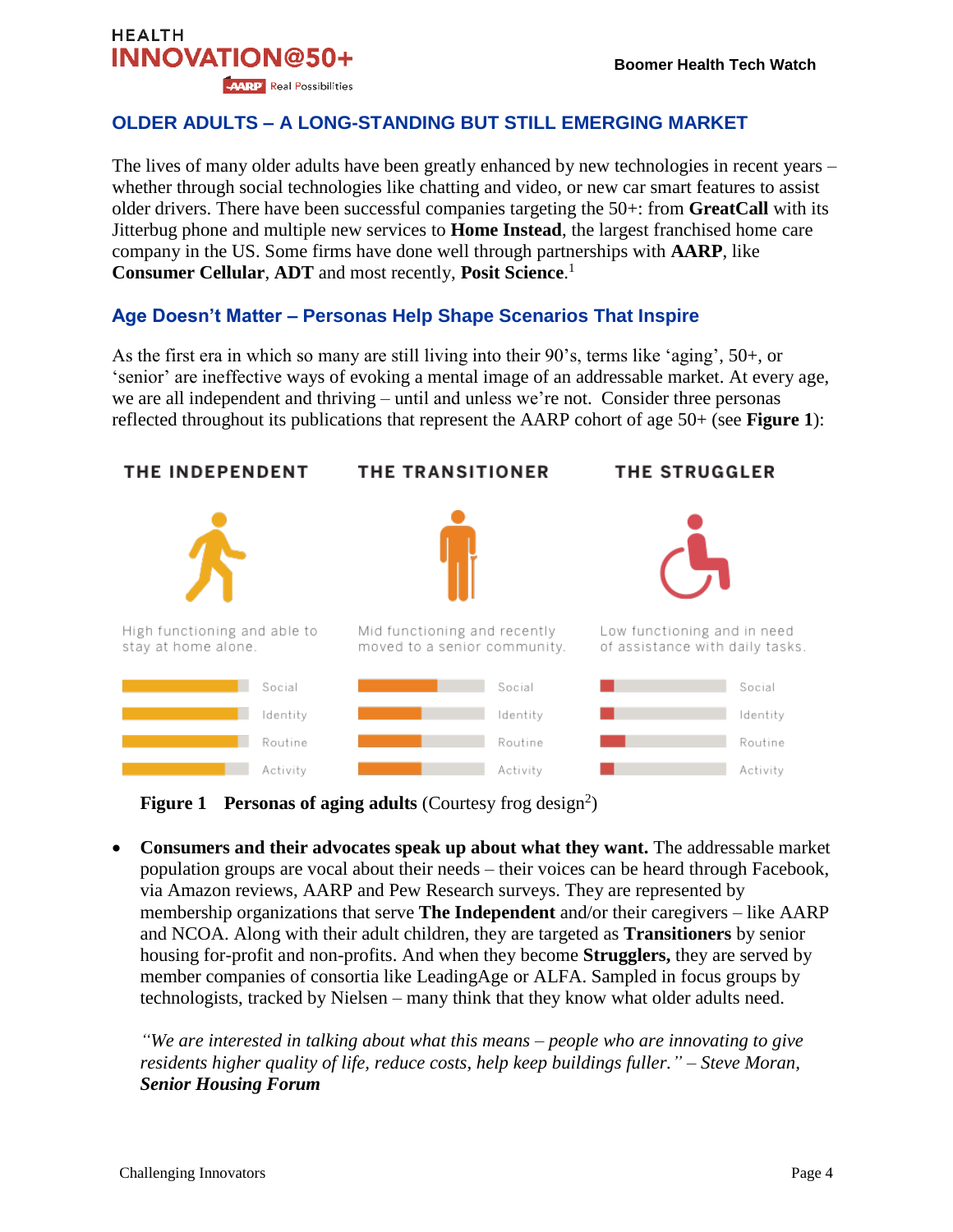## **HEALTH INNOVATION@50+ AARP** Real Possibilities

- **Entrepreneurs and established businesses try to fill perceived gaps.** Serving the 100 million people that make up the  $50+$  market is a tall and amorphous order – in the technology sector, that can mean considering the personas individually and within product categories. Target health and social engagement needs, caregiving issues faced by their children, brain training, housing design – or mobility limitations, wander management or hearing or vision aids. And reaching them is challenging. What are the right channels? Who is the audience, really? For those who are the Real Seniors (aged 75+) which is correct – online or on paper; families or doctors; service groups or direct?<sup>3</sup> Mapping channels is confusing – referral and distribution channels may not be committed for the time it takes to build a following.
- **Personal experience clouds entrepreneurial judgment.** Too often when asked why they started a company to help older adults, entrepreneurs explain their passion for the market beginning with the words 'My mother' or 'My grandmother.' While this may explain the reason for their offering and passion, founders may be describing a limited market of the people who are most familiar to them – their relatives or themselves.

*"The emotional journey can be good and bad -- the entrepreneur believes it gives credibility so that they are not seen as just wanting to make money. And now investors may have older parents." – Stephen Johnston, Aging 2.0*

 **Misplaced confidence is reinforced in the startup cycle.** Further down their startup path, entrepreneurs may find themselves confusing an apparently willing distributor, retailer or senior-oriented agency with the ultimate end customer. For example, although there was no sized market for fall detection products, a fall detection company, **Wellcore**, was launched with a splash at a 2010 CES.<sup>4</sup> During its startup phase, the firm was very proud of its 'deal' with regional Best Buy stores.<sup>5</sup> But Best Buy was not committed to a broad rollout or explaining and training store staff or customers about product benefits. **Wellcore** shut its doors in July 2013.<sup>6</sup>

*"Self-centered thinking and [naïveté](http://en.wiktionary.org/wiki/na%C3%AFvet%C3%A9) may work in some situations because the entrepreneur is building for their own demographic and that happily coincides with the actual user base, but when the young are building for the older demographic, they must check to see if the solution actually solves a perceived need or real problem." – Lisa Suennen, Venture Valkyrie*

## **Do innovators understand the struggles of predecessors?**

With all of mechanisms to validate that the product or service is right for the need, history is replete with stories of companies that go to market with poorly thought-out ideas, misapplied money and publicity, and for those that are funded by venture capital – add their names to the list of the 75% of all companies that fail within five years.<sup>7</sup> Non-venture startups come and go – or stagnate trying to penetrate industries that are phobic about technology or business model change. Or they launch concepts that don't work, for example:

 **Reading the wrong tea leaves and making mistakes.** You probably don't remember the FlohClub older adult telephone tech support business.<sup>8</sup> It appeared in 2009 with massive hype and publicity about its signature founder, Florence Henderson – and then disappeared in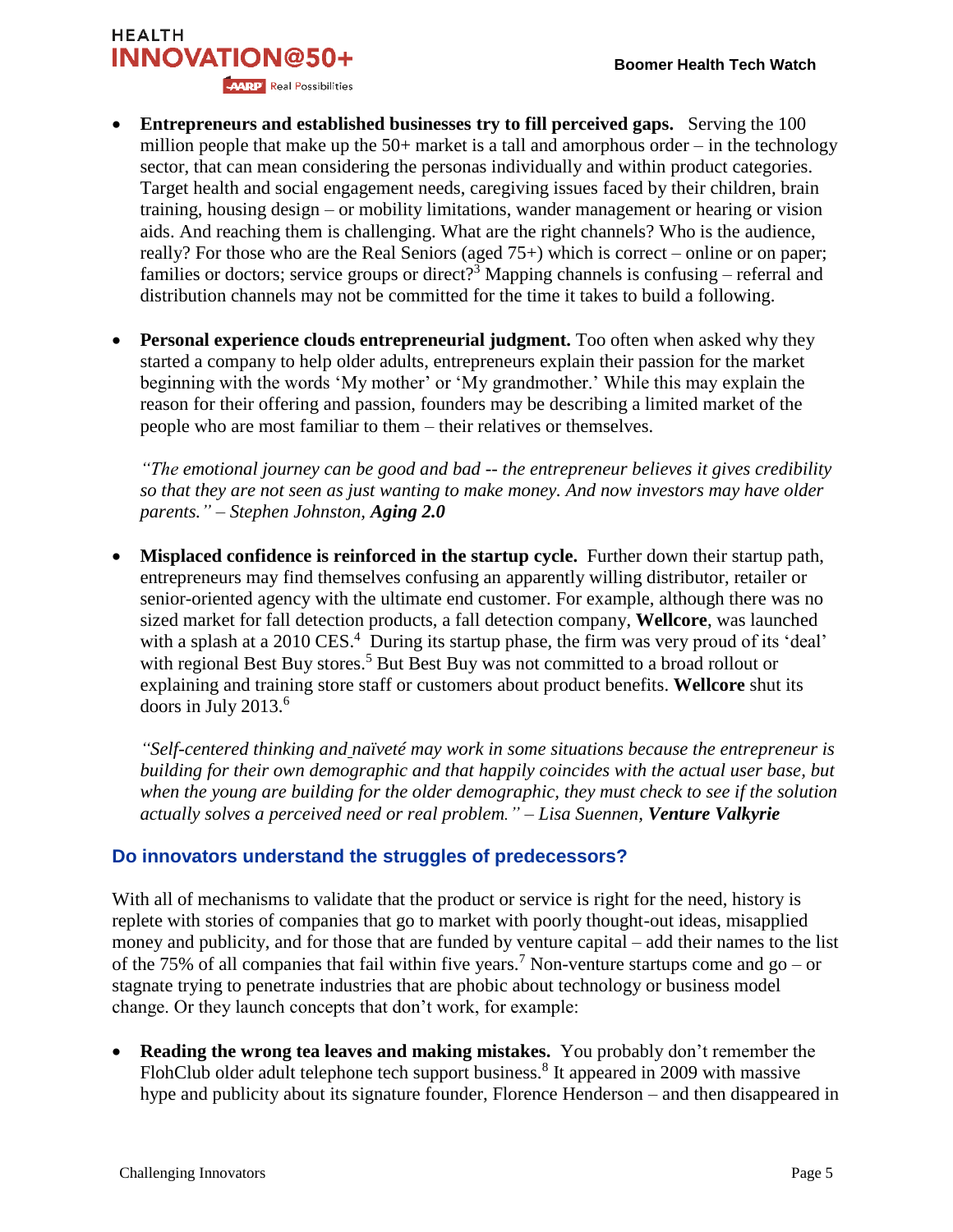

2010 without a trace. And Amazon50+ launched a site for baby boomers that featured adult diapers.<sup>9</sup> After a number of comments, the site was quickly revamped to broaden its message.<sup>10</sup> Perhaps Amazon should have read the 2008 Harvard Business Review (HBR) case of a failed retail store that was designed especially for baby boomers that refused to shop there because it made them feel old. $^{11}$ 

*"My mother was a diabetic using an insulin device the size of an oven timer. When that was phased out for a pen dispenser, the tiny dosage window and click-stops were too subtle for her to see and feel. So she had numerous diabetic incidents." – Ron Goldberg, Isowalk*

- **Trying to convince reluctant senior housing firms to innovate.** Once established in a market of older adults, firms may not break ranks to change. For example, despite tough talk about expanding the senior housing world into home care, virtual assisted and tech-enabled services, the senior housing industry is slow to adopt new models. Brick-and-mortar firms rarely offer virtual assisted living (extending services broadly into the community). Industry players describe it as an 'area to explore.'<sup>12</sup> Even the market innovators may represent long sales cycles and slow adoption of new technologies.<sup>13</sup>
- **Pitching to home care providers cautious about technology.** As the senior housing industry 'explores', the home care industry fills in service gaps, rapidly expanding nationwide.<sup>14</sup> The home and home health industries are ripe for greater technology use to improve both management and service offerings.<sup>15</sup> But home care providers are also cautious about change. Staffers worry about threats to jobs from broadened use of remote monitoring, for example. Efforts to deploy technology can be sporadic or fleeting.<sup>16</sup>
- **Missing the "Personal" in Personal Emergency Response Systems (PERS).** The PERS industry's reluctance to vary from 'I've fallen and can't get up' is an example of an industry that has the technologies to offer new services. These include GPS tracking, fall detection,



Figure 2 PERS usage versus PERS Potential<sup>17</sup>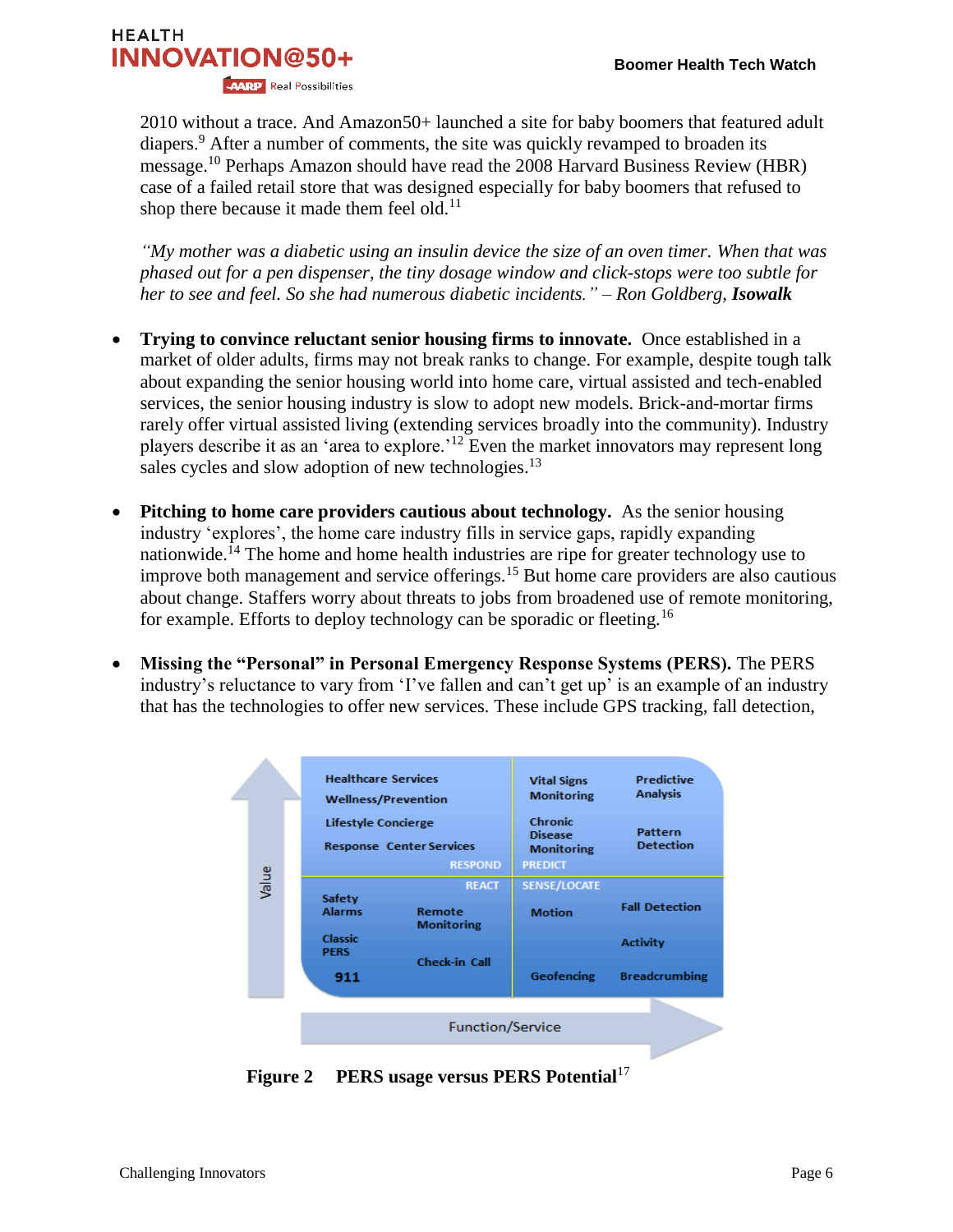

wearable devices that can transmit and monitor health information, as well as broader service offerings to include non-emergency communication like concierge services with Verizon's SureResponse.<sup>18</sup> But the industry resists change – preserving a multi-billion market until consumer adoption of smartphones forces leverage of valuable data that could be collected and provided in service offerings (see **Figure 2**).

#### **Beyond passion – how do firms evaluate proposed concepts?**

At the early stage, all startup founders face the same dilemma – even when it is compressed into the warp speed of Silicon Valley time. How do they explain – first to their friends and family and then to investors – their reasons for launching the company and why it will succeed? Today's market offers options for characterizing a prospective market. Before manufacturing is ramped up or a website fully developed, entrepreneurs sort through the options available to them – like:

 **Focus groups and visibility campaigns – validate need, willingness to pay.** Once founders have a concept and perhaps a mockup or prototype, they usually try to verify in the field. This can be done through focus groups – as Lively did with the Institute for the Ages in Sarasota, Florida – the county with the oldest population in the  $US -$  prior to manufacturing and launching the product. Executives spent time with seniors to learn what worked and what might not work with their new home monitoring offering.<sup>19</sup> They became convinced that the target buyer was the worried adult child, not necessarily seniors themselves. They also ran a Kickstarter campaign, not necessarily to raise funds (which it did not do), but rather to gain visibility and test both messaging and usefulness of the product's direction.<sup>20</sup>

*"Tech entrepreneurs must define primary and secondary customers – and then put themselves in the environment to see the use case." – John Reinhart, InnovateLTC*

 **Personas – help founders understand the profile of their intended audience.** Who is the offering intended to help? As a concept is refined, founders need to refine the definition of the intended audience who will likely benefit from and use the technology. As they go out and talk with people, proposing an offering that can solve a problem that is real and not yet solved, they learn who the offering is really intended to help. Soon they have an understanding of the right persona. From that, they have a clearer picture of who their potential partners may be and how the offering's benefit is described.

*"Organize the market into use cases, noting that multiple personas including the family caregiver. There are some situations, some categories where function is so low, tech tools become less relevant unless it is for the family." – Scott Peifer, AgeTech West*

 **Market surveys – who is the real customer?** Online surveys can be great accompaniments to a launch campaign. Tuning survey questions to match the concept forces clarity of thought. With a persona such as CoPatient Carol or Sarasota Sarah's son, some companies use a survey to validate and quantify interest as an underpinning of product launch.<sup>21</sup> Following the launch of its FiveStar Responder Service in early 2011, **GreatCall** fielded an online survey that underscored the product's messaging about being prepared in the event of an emergency. $22$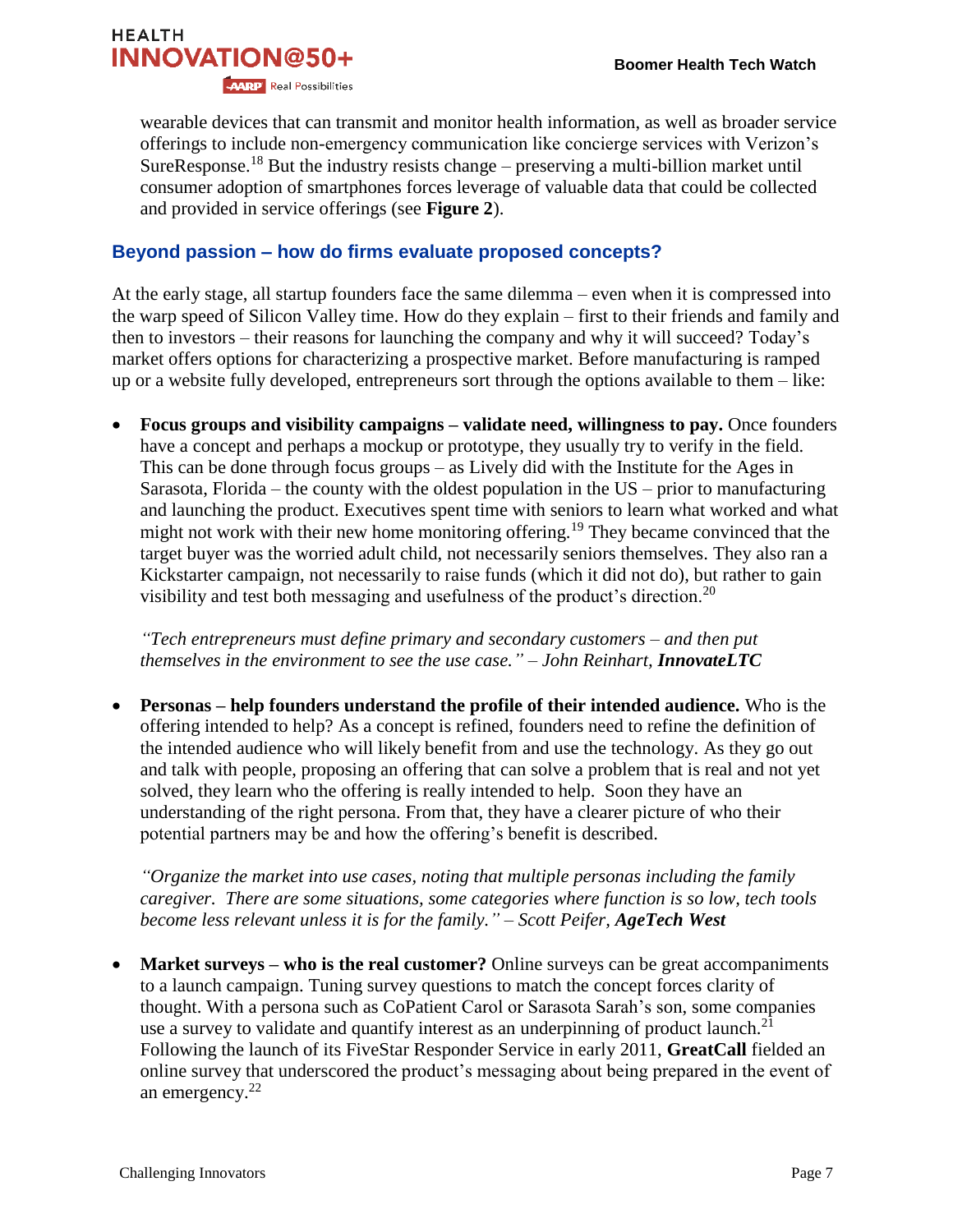## **HEALTH INNOVATION@50+ AARP** Real Possibilities

## **WHAT SHOULD TODAY'S INNOVATORS DO?**

Despite the patchwork history of senior-focused product and service offerings, new spaces have emerged between the market and service lines of established players and processes. To succeed, entrepreneurs must recognize and leverage the dimensions of today's world that make it different from previous eras. They should:

## **1. Find funding and accelerators that spur innovation for older adults**

Within the past five years, incubators, accelerators, and venture capital funding partnerships have surfaced to spur innovation and speed up time to market, for example, Cambia Health and Aging 2.0 GENerator.<sup>23</sup> Some of these have sponsored innovation contests, some host startup companies, some award funding, and others provide access to pilot user communities. In 2013, AARP collaborated with StartupHealth to identify VC investors and deals in nine tech categories relevant to the 50+.<sup>24</sup> AARP also hosts its Health Innovations @50+ LivePitch competition.<sup>25</sup> InnovateLTC grew as a byproduct of senior housing firms already established in Louisville, KY. Now they are hosting an initiative called 'Beyond Beta' to fund 10 companies that serve its market (see **Figure 3**). 26

| <b>Name</b>                  | <b>Sponsor</b>                         | <b>Type</b>                                  | <b>Purpose/</b><br><b>Example</b> |
|------------------------------|----------------------------------------|----------------------------------------------|-----------------------------------|
| InnovateLTC                  | <b>Signature Health</b><br>Care        | Accelerator                                  | <b>Beyond Beta</b><br>(pilots)    |
| AgeTech<br><b>West</b>       | LeadingAge<br>companies                | Tech-focused for senior<br>care              | <b>Pitch for Pilots</b>           |
| Link-age<br><b>Ventures</b>  | <b>Link-age Senior</b><br>Housing      | Fund focused on needs<br>of member companies | Fund                              |
| Generator<br><b>Ventures</b> | <b>Formation Capital</b><br><b>LLC</b> | Accelerator, early stage<br>fund             | Aging 2.0 as<br>portfolio company |
| AgePower                     | Ecumen                                 | Non-profit CCRC                              | Competition                       |
| <b>Rock Health</b>           | Seed fund                              | Digital health                               | \$100K grants                     |
| Healthbox                    | Accelerator                            | Healthcare<br>entrepreneurs                  | \$50K grants                      |
| Cambia<br><b>Health</b>      | Commercializing                        | Senior care                                  | Led Lively funding                |

#### **Figure 3 Funding sources available to entrepreneurs**

*"Talk to your customers, it is too easy to talk to everybody else but the end user. Feedback is invaluable at all stages of the development process, even when all you have is a sketch." – Joseph Gwin, BioSensics*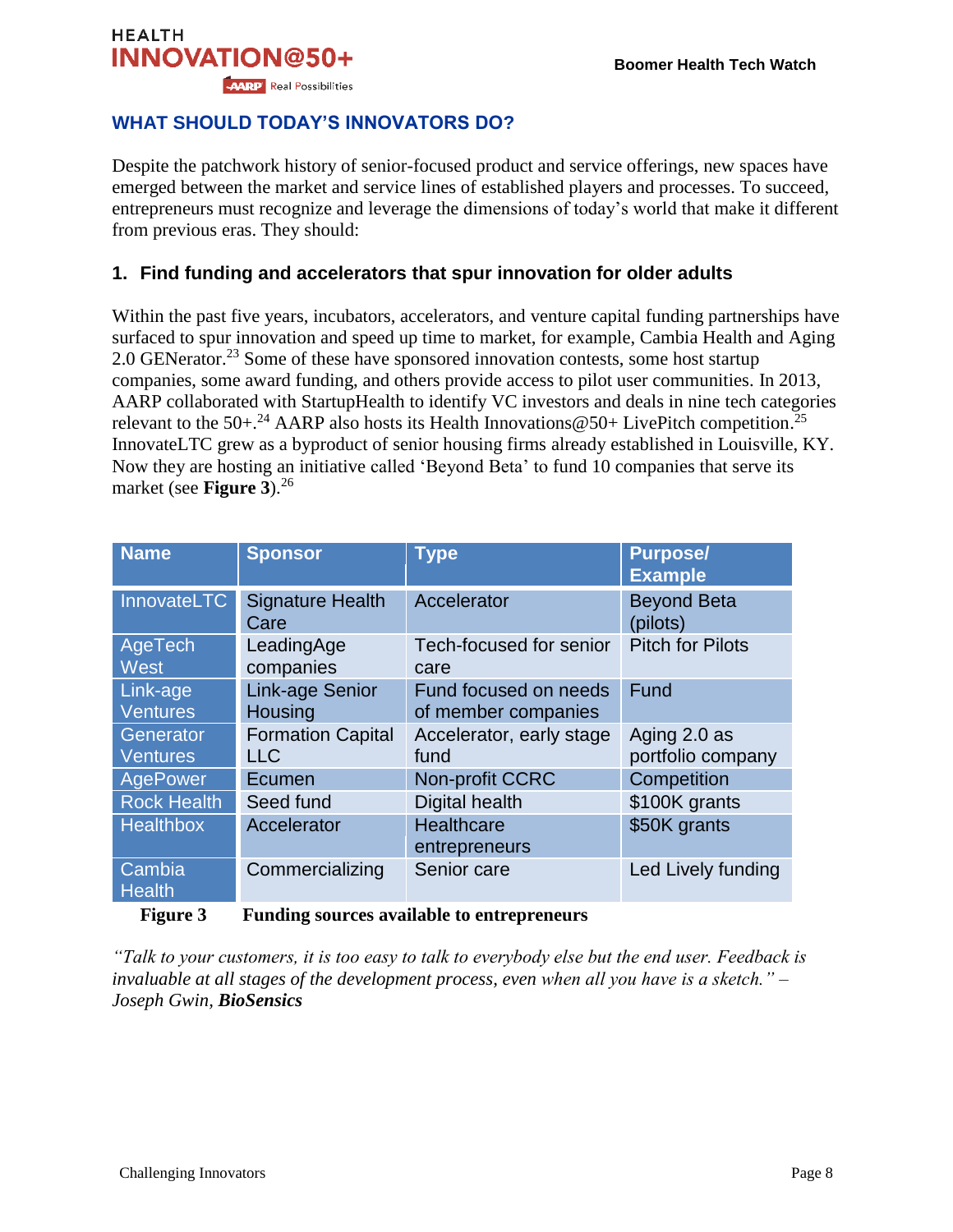

### **2. Leverage policy changes – for providers of care, insurers**

The 2010 Affordable Care Act (ACA) spurred consolidation of providers and related companies. It also produced a number of perceived opportunities for health and technology startups that focused on the newly insured. Medicare reimbursement changes like penalties for readmission triggered consolidation of hospitals with short-term rehab facilities and related services. And as a byproduct of Medicaid expansion, startups emerged to serve the low-income population (see **Figure 4**). 27

| <b>ACA change</b>                  | <b>What it triggered</b>                     | <b>Example/</b><br><b>Description</b>                                                                  |
|------------------------------------|----------------------------------------------|--------------------------------------------------------------------------------------------------------|
| <b>CMS Readmission penalty</b>     | Incentives to keep patients<br>at home       | <b>Careticker</b> – incentives<br>for family caregivers<br>Independa - remote<br>monitoring/engagement |
| Push for efficiency of<br>services | Reduce trips to ER                           | <b>Propeller Health -</b><br>asthma care                                                               |
| <b>Medicaid expansion</b>          | New services for lower-<br>income population | <b>Purple Binder -</b><br>workers find community<br>services                                           |

**Figure 4 Affordable Care Act Innovation Catalysts**<sup>28</sup>

**Scenario: Careticker – Take nursing home diversion into the private sector** 

**What it is**: **Use incentives to help family caregivers keep loved ones at home**

**Founder:** Chiara Bell

**Description from founder:** "Careticker is working with caregivers, tracking the care they are providing, and working with Medicare Advantage and managed Medicaid plans. Careticker helps insurers set the incentives for the caregivers, all the way to compensation to keep loved ones out of the hospital. Medicare Advantage and Medicaid plans – give incentives to family members." **Learn more:** [http://www.crunchbase.com/company/careticker,](http://www.crunchbase.com/company/careticker) [careticker.com](https://www.careticker.com/home.htm)

*"The goal: to partner with those plans – taking the nursing home diversion program into the private sector." – Chiara Bell, Careticker*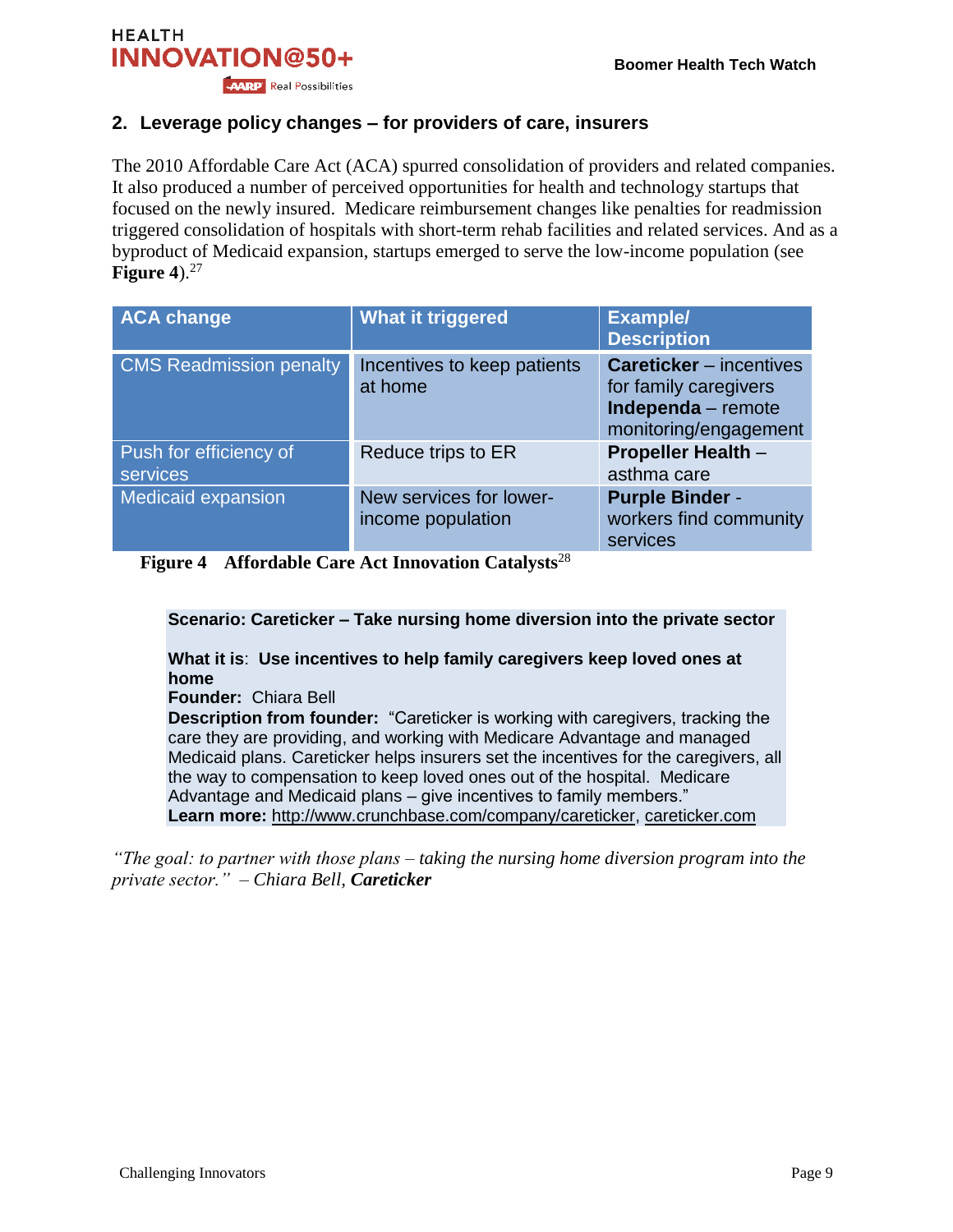

## **3. Precipitate price disruption – a byproduct of innovation or miniaturization**

Innovators seize an opportunity offer a product or service that is distinctly different and at a lower price point. For example, Lively's initial price point of \$149 in 2013 was lower than others in that market segment – June 1, 2014, they lowered the initial price further. Other disruptors include low-cost Personal Sound Amplification Products, or PSAPs, for hearing assistance, wearables that help families track seniors, tablets replacing home monitoring interfaces, or smarter (and waterproof) phones replacing feature handsets or PERS. And for firms using these underlying technologies in age-related segments, repurposing them for new solutions can enable other applied uses that also benefit baby boomers (see **Figure 5**).

| Component technologies                      | As applied to older adult<br>segment | <b>General market</b><br>application |
|---------------------------------------------|--------------------------------------|--------------------------------------|
| <b>GPS location tracking</b>                | <b>Wander management</b>             | Children, pet, vehicle<br>tracking   |
| <b>Accelerometer</b>                        | <b>Fall detection</b>                | <b>Fitness tracking</b>              |
| <b>Motion sensor</b>                        | <b>Home monitoring</b>               | <b>Home security system</b>          |
| <b>Room temperature/</b><br>moisture sensor | <b>Home monitoring</b>               | Home security system                 |
| Vital sign (pulse, skin)<br><b>sensors</b>  | <b>Dehydration monitoring</b>        | <b>Fitness and well-being</b>        |
| <b>Sound amplification</b>                  | <b>Hearing aids and PSAPs</b>        | Audio, headphones                    |

#### **Figure 5 Component technologies applied for older adults, general application**

**Scenario: ClearSounds – Facilitated disruption in hearing-aid industry What it is:** Design, manufacturer, distributor of products for people with hearing challenges

**President, CEO and Company Cheerleader:** Michele Ahlman **Description from Founder:** "The Personal Sound Amplification Product (PSAP) world is about convenience and affordability. Consumers have lower expectations, but it works as well at a fraction of the price of the hearing aid from the audiologist. But the consumer with hearing loss may not want a hearing aid for thousands of dollars – and the PSAP is the same technology right now at Wal-Mart.*"*

**Learn more:** [clearsounds.com](http://clearsounds.com/)

*"It amounts to a hearing aid, but not programmed for the individual – it requires a few settings.<sup>29</sup> The audiologists now see the opportunity – and will sell it."—Michele Ahlman, ClearSounds*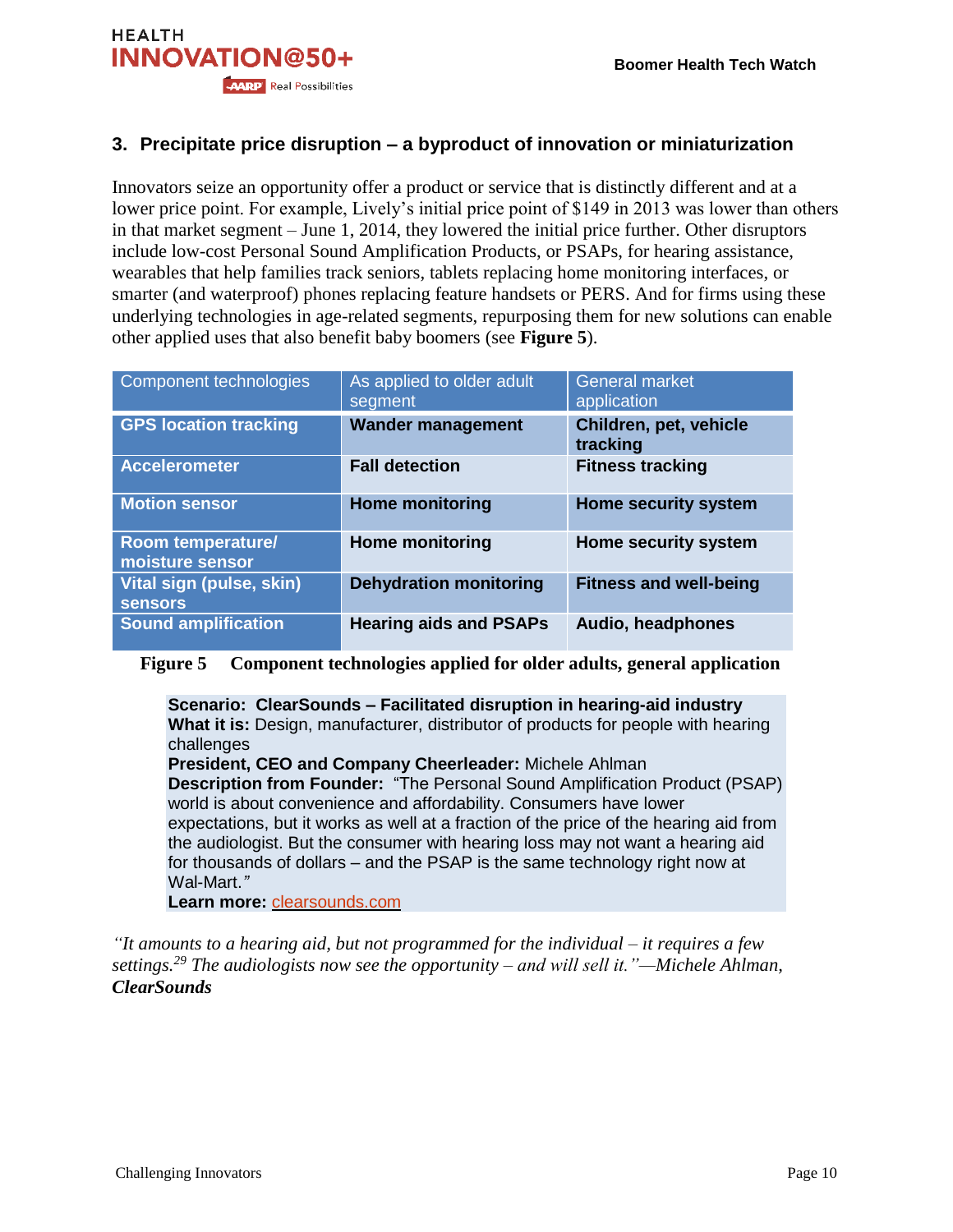

## **4. Utilize crowdfunding to validate concept and gain early customers**

Since passage of the JOBS Act in 2012 eased security regulations, crowdfunding has mushroomed.<sup>30</sup> From charitable efforts to post-graduate startups, time-limited crowdfunding campaigns raised over \$2 billion by the end of 2012, reaching \$5 billion by the end of  $2013$ .<sup>31</sup> Kickstarter, Indiegogo, and other theme or regionally focused crowdfunding sites should be one first step to verify the existence of a product or market.<sup>32</sup> Even when campaigns fail, they succeed in getting a message out. And sometimes the product idea is so good, they raise more money than requested, such as **XY**, a secure, Bluetooth tracking tag for finding items like keys or a pet – an idea also helpful to older adults (see **Figure 6**<sup>33</sup>). 34

| <b>Kickstarter</b>   | \$1 billion pledges                      | 5.7 million donors                                                      | 135,000 projects                               |
|----------------------|------------------------------------------|-------------------------------------------------------------------------|------------------------------------------------|
| Indiegogo            | Launched in 2008                         | 2013 Ubuntu phone \$32<br>million - largest pledged<br>campaign to date | 45,000 'campaigns'                             |
| <b>AppsFunder</b>    | Owned by<br>Herman Van Loo               | Focused on mobile apps                                                  | Examples: Airblazer,<br><b>Android Belgium</b> |
| <b>Crowdfunder</b>   | Launched in 2012                         | Equity-based funding                                                    | 2000 companies<br>have applied                 |
| <b>Appbackr</b>      | Clearinghouse for<br>distribution        | Investment, not donation                                                | Wholesale market                               |
| <b>Microventures</b> | <b>FINRA-registered</b><br>broker-dealer | Equity-based funding                                                    | Raised \$20 million by<br>2013                 |
| <b>Seedinvest</b>    | New York-based                           | Equity-based funding                                                    | Launched in 2013,<br>raised \$2.8 million      |
| <b>CircleUp</b>      | <b>New York-based</b>                    | Equity in small<br>consumer and retail                                  | Raised \$14 million of<br>its own              |

**Figure 6 Top Crowdfunding Sites, Inc Magazine**

**Scenario: Lively Used Kickstarter for visibility, focus group of seniors for validation What it is**: Home monitoring sensors **Founder:** Iggy Fanlo, previously founder of Shopping.com **Description from founder:** "We implemented easy-to-configure sensor-based monitoring at a low price point to help older adults remain independent, communicate status to caregivers, and delay entry into long-term care."<sup>35</sup> **Learn more:** [mylively.com](http://www.mylively.com/)

*"The history of all technology is always about lower price." – Iggy Fanlo, Founder, Lively*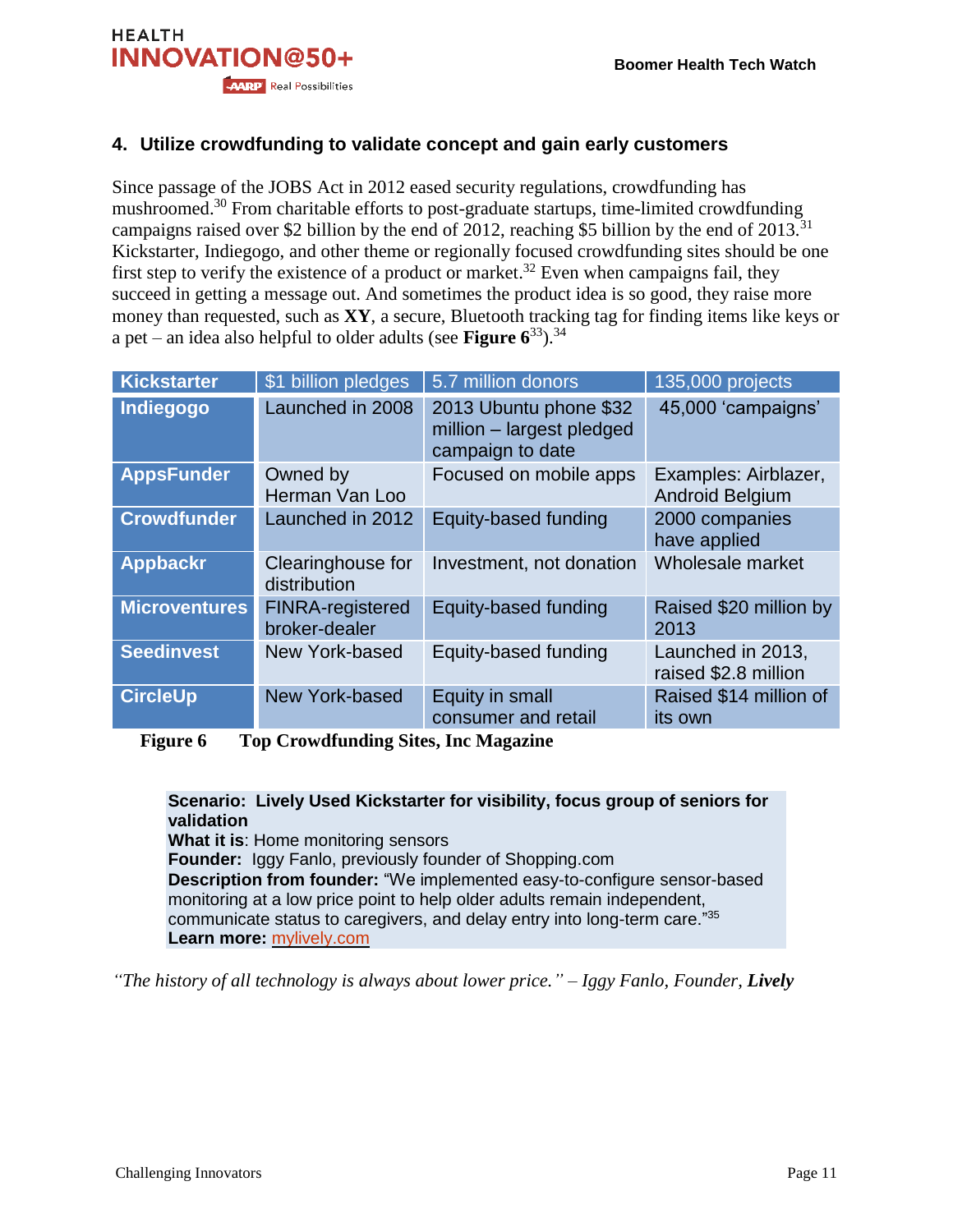

#### **5. Innovate at life-stage transition points**

Why has the Personal Emergency Response System (PERS) grown far beyond \$1 billion in annual revenue?<sup>36</sup> Because it addresses a need-based challenge that worries families and care providers. Typically that challenge occurs after a life event marking a transition to feeling or being more at risk. The transition can result from a newly-diagnosed chronic disease with mobility limitations or a sudden fall leading to hospitalization. Innovators see multiple opportunities in these care transitions – technologies to help older adults maintain independence, minimize care costs by keeping a person at home, or helping them function after a fall.



**Figure 7 Needs and solutions vary across life stage transitions**

*"We are trying to innovate at the intersection point where a life/health event triggers a challenge to aging at home safely – at that point, there is a willing payer." – Sombit Mishra, QMedic*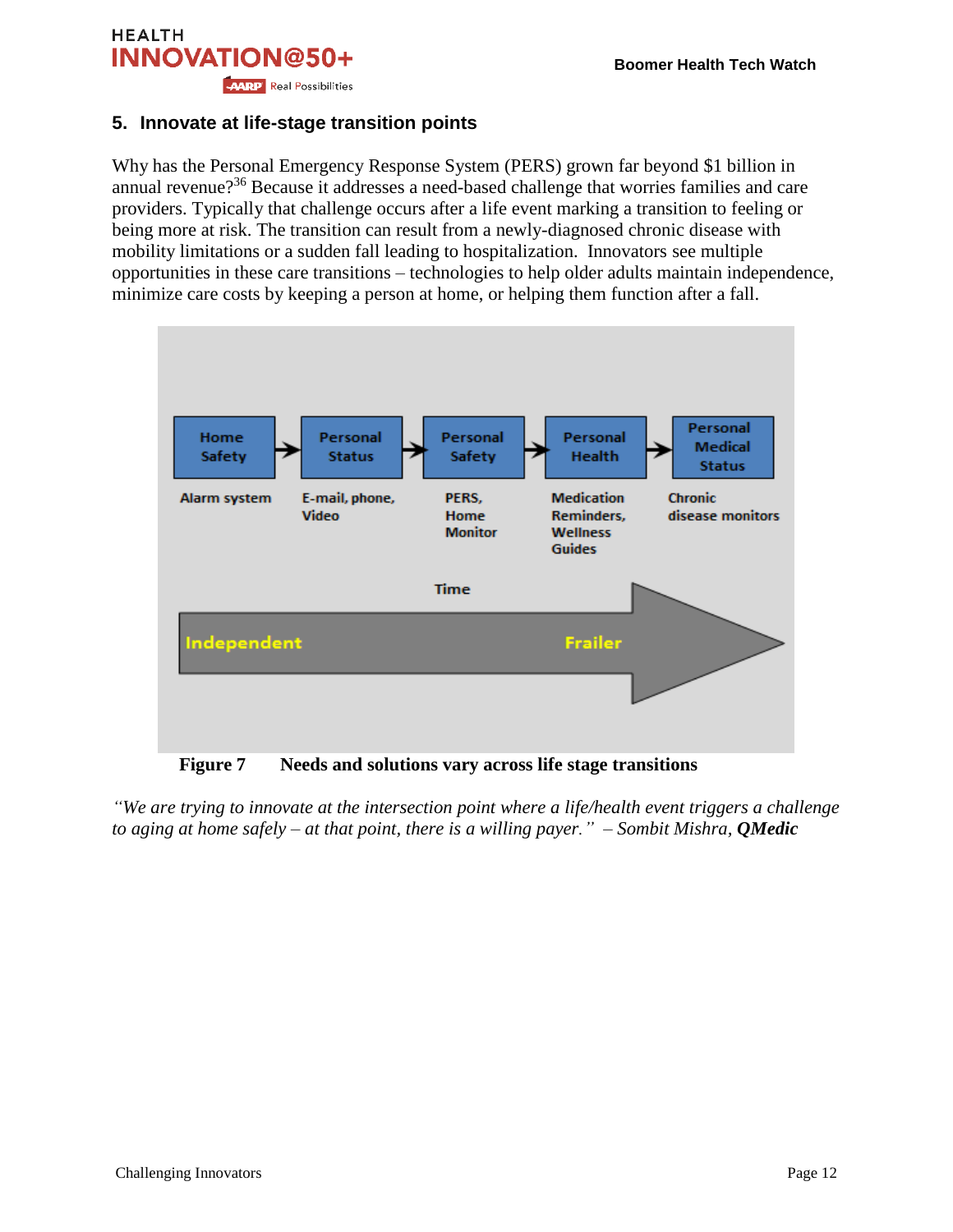

#### **6. Hire a product to do a job – solving a problem**

No one, said Clay Christensen, wants a drill – they want the hole that it produces.<sup>37</sup> Innovators today use their knowledge and prior experience to deliver a service that fits into the space between services. For example, consider CoPatient, which was launched by health industry experts to help patients understand and save money hidden inside complex medical bills. And ClearSounds helps bring new Personal Sound Amplification Products (PSAPs) into the market that offer a far lower price point for hearing assistance to the 80% of people with hearing impairment who avoided purchase of expensive hearing aids.

**Scenario: CoPatient – Tech-based service with partners, Revenue Day 1 What it is:** A software platform that enables consumers to submit medical bills for a free audit **Founders:** Rebecca Palm, Katie Vahle

**Description from Founder:** "Mountains of paper are received by cancer patients, hundreds of pages. CoPatient offers pricing information to help patients understand variation in pricing and helps them mitigate issues with they have been billed. The software looks for coding and administrative errors – one keystroke error on a medical claim can make a difference to patients. The process leverages patient advocates, former nurses and coders, assisted by technology."

**Learn more**: [copatient.com](http://www.copatient.com/)

*"We identified a persona for our service – CoPatient Carol. She uses Angie's List and buys shoes at Nordstrom. Defining where she shops, web sites she views, her financial service choices, helps identify channels of distribution." – Rebecca Palm, CoPatient*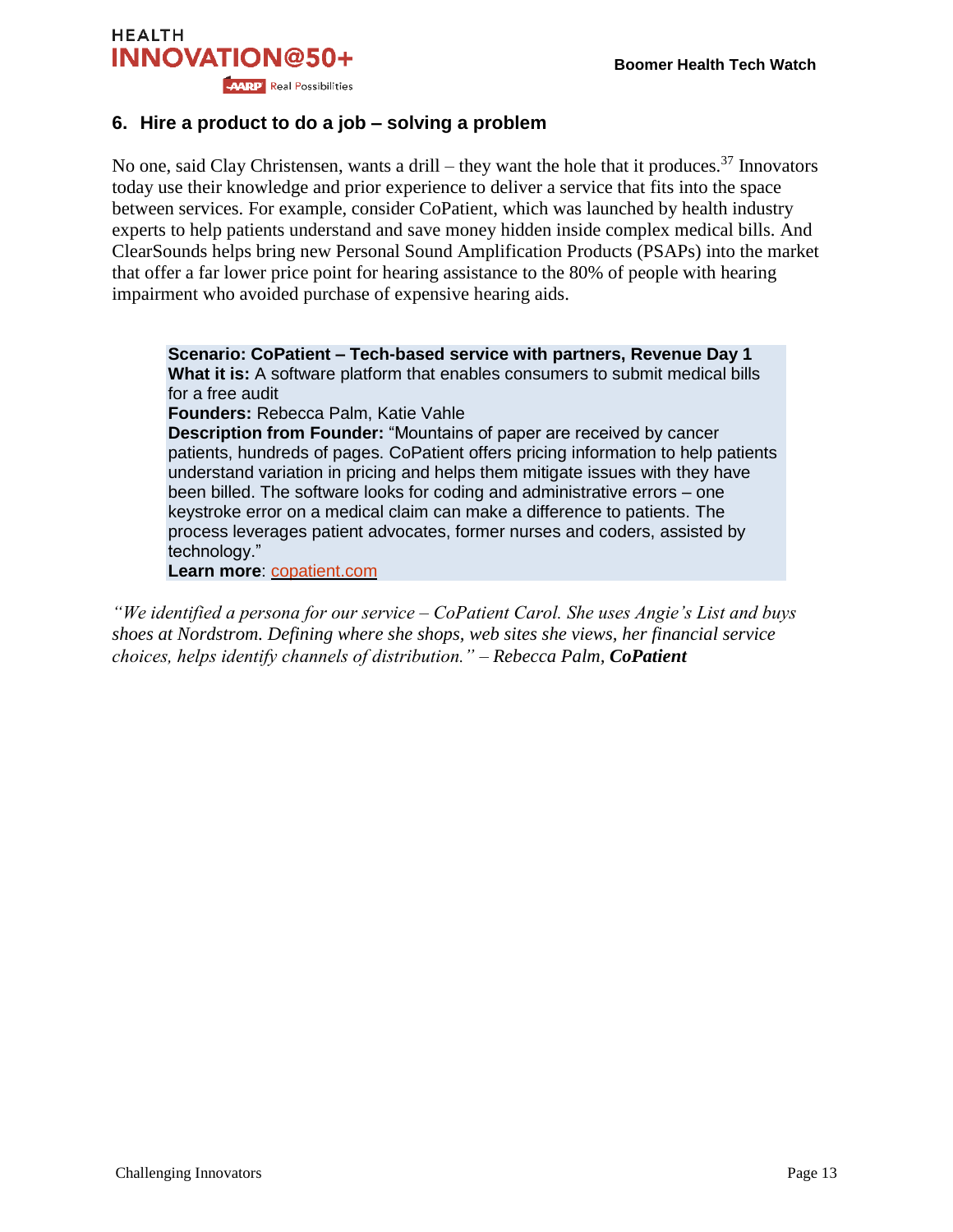

#### **7. Unseat the gorilla in the market**

Finding appropriate assisted living or nursing homes is typically a search driven from urgent need. It has depended on a lead referral business in which facilities pay referral services following move-in. The industry is dominated by a few large players, often with sales incentives for reps (like **A Place for Mom**) or long-standing, not entirely transparent relationships between referral sources and senior housing companies. Even with referrals, finding an appropriate and affordable space for a family member is labor-intensive. **OpenPlacement** asked – where is the OpenTable for the discharged patient or resident?

**Scenario OpenPlacement – Disrupt the ALF and SNF placement processes What it is:** Search site to help people find senior care **Co-founders:** Daniel Trigub, Justin Usher, Dominic Scotto "Hospitals, Skilled Nursing Facilities and families have the same pain points. The market is dominated by organizations with a vested interest in referring discharged patient to specific partner locations – Assisted Living Facilities (ALF), Skilled Nursing Facilities (SNF). Instead, why not create a data source of realtime available caregiver destinations that meet the described needs AND have an available bed.*"*

**Learn more:** [openplacement.com](https://www.openplacement.com/)

*"For a Digital Health service, it is critical that you get out to market and obtain revenue early on, incorporating feedback as quickly as possible." – Daniel Trigub, OpenPlacement*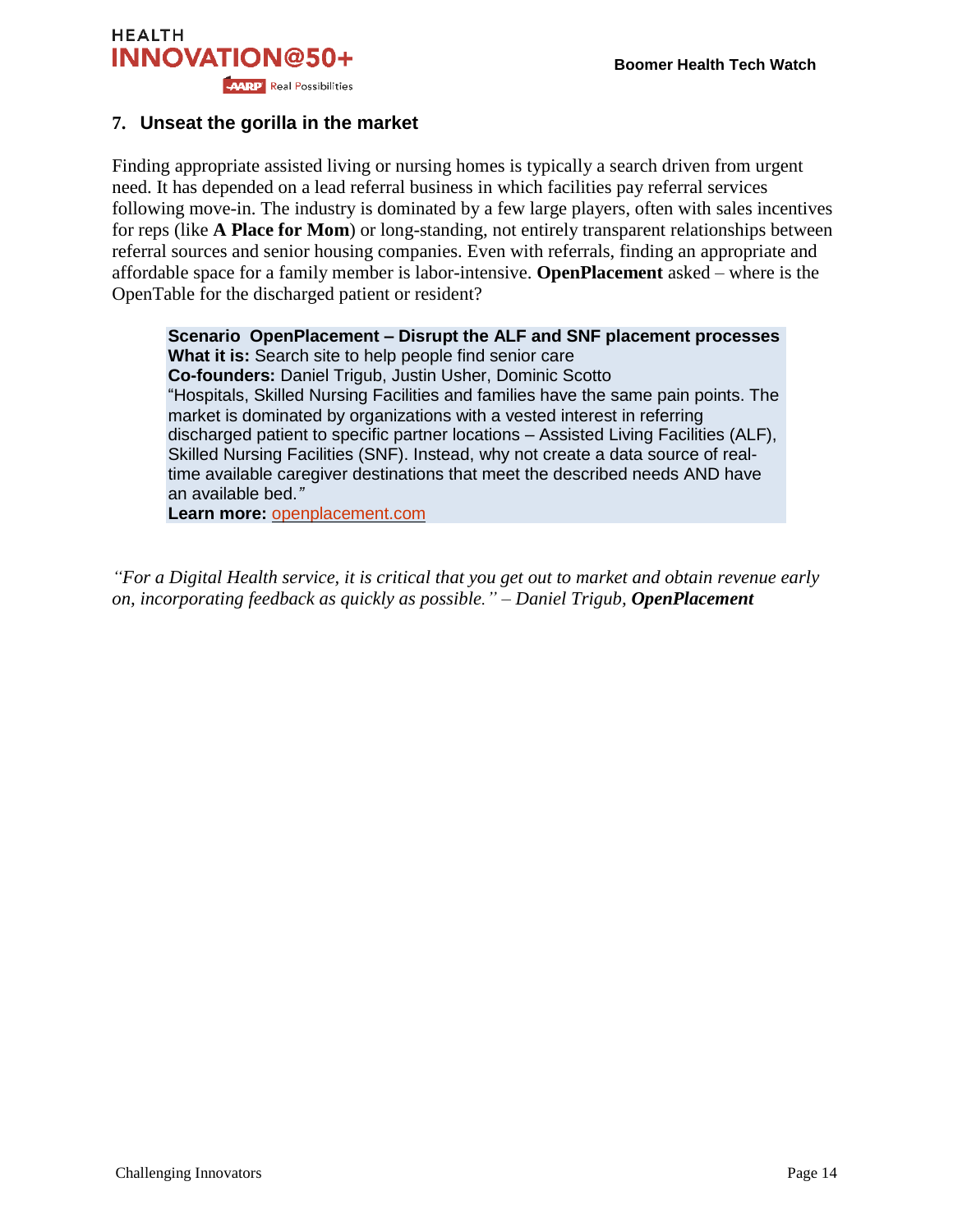

## **PARTNERSHIPS MATTER – FROM THE VERY BEGINNING**

When asked how they fit in the landscape of existing offerings, early startups can demonstrate surprising tunnel vision. Entrepreneurs with an idea for a great product need to begin by surveying the landscape of what exists, what's missing, why it is needed and how it should be priced.<sup>38</sup> But even before they march off to the drawing board, they also need to consider where the product will fit into functioning ecosystems and go-to-market channels – resellers, retailers, media, and catalog publications. They should know that:

 **Consumers don't care about products, they want solutions.** The senior home monitoring market has historically been more aligned with home security and security installer/dealers than with the hands-on consumer/family. But in fact, home security dealers were not wellprepared to market to seniors. Now innovation and price disruption are pushing those offerings into the hands of consumers, where what matters is simplicity. And what matters is ease of integration into what exists PLUS availability of training on how to use it.

*"Customizable implies training -- yet another revenue opportunity." – Jeh Kazimi, Breezie*

• The influencer and referrer are as important as the consumer. The more you move up the spectrum of need, the greater the role of the influencer, the more complex the channels are, and the deeper the expectations become for service skills. Whether an older adult wants technology in their home that helps them be safer, their adult children may be searching for something – and unsure what is best and what others may have found. And entrepreneurs need to ramp up their support capabilities along with the product, helping the end users to clarify what they need, why they need it and how they will use it.

*"For caregiving solutions, phone support matters because people want to talk. The emotions around caregiving are deep and lonely – staff must respond with empathy." – Mary Furlong*

 **Where there is a device, there is a partner.** Consumers don't want an installer, they want to install. But higher functioning devices for telehealth or home security systems do not jump out of their packaging ready to run, even today. And even if they did, partners may still be required to handle necessary process steps required for serving their chosen market.

*"There is no such thing as a single optimal partner. There are infrastructure partners, manufacturing partners, payment partners, and service partners." – Sombit Mishra, QMedic*

 **Creating a brand is costly and often underestimated.** Companies can have an initial market splash with a great concept, catching attention in the first year – but years two and beyond can be tough. Media interest may fade, consumer adoption can be slow, or the funds for branding dry up. And too much time and money can be devoted to pitching concepts to organizations whose pace to complete deals is slow or whose attention is elsewhere.

*"A common misconception of startups is that they think their offering is just going to go "viral" to help establish their brand. In fact, businesses that successfully build a brand*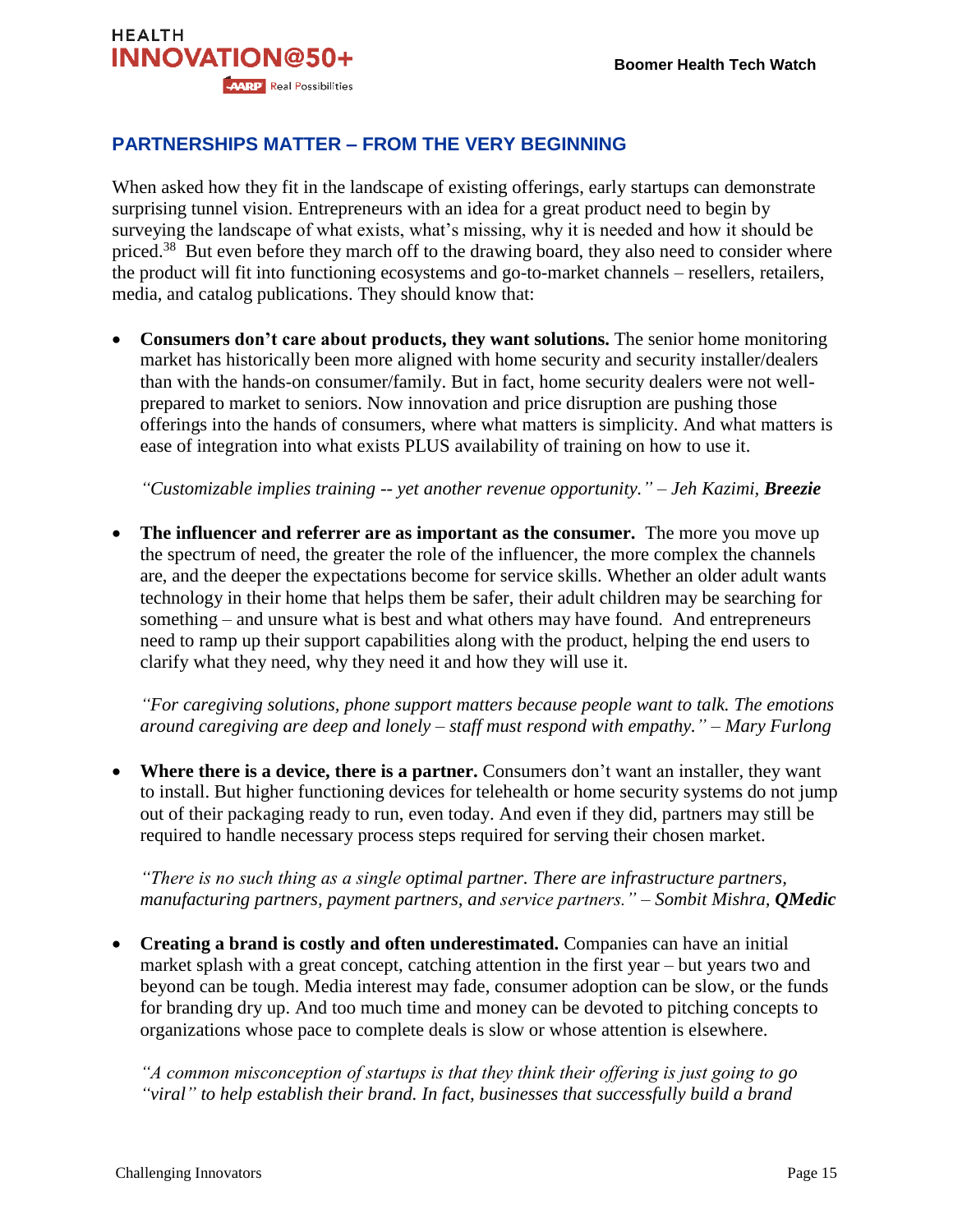

*without investing significant time and money are very rare. If you are trying to build a consumer business, odds are you are going to need significant capital and time before you gain true awareness." – David Inns, GreatCall*

## **DESIGN FOR ALL, CUSTOMIZE BASED ON NEED**

Targeting and reaching older adults seems like a sure thing – demographics are obvious and need is great. But mistakes are made – as the 2008 Harvard Business Review case demonstrates, the obvious opportunity, such as a retail store for boomers, may not resonate with the consumer. Back in 2011, AARP's advice to innovators was to design for all – but tailor technology experiences to individuals. That advice still resonates in 2014 as entrepreneurs are learning to:

 **Transform senior technology products to be health specific.** The ACA, the cost of managing chronic diseases, and a push from insurers make this more vital than ever. We are in the midst of a self-care software and device boom – perhaps even a bubble.<sup>39</sup> As noted, there is a yawning gap between prospects for senior products like PERS versus consumer wearables like Fitbit – or those thousands of marginally beneficial smartphone health apps. $40$ But there is nothing preventing a PERS vendor from integrating gait analysis and health status monitoring into the service. The flipside is also true – each of the so-called Digital Health/mHealth technologies can match needs of the large and wealthy boomer cohort in the Longevity Economy.<sup>41</sup> Incubators and innovators know that health technology is increasingly aligned with insurer interest and government incentives.

 *"Our partners are focused on making a real impact – for example, focusing innovation on pre-diabetics could help prevent progression of disease." – Jenna Rose, Healthbox*

 **Separate user interfaces from physical devices.** Regardless of device, today's apps like **MyFitnessPa**l and **Netflix** can quickly remember who we are and what we've done, storing preferences and history 'in the cloud.' Technology vendors offer an opportunity to customize – not just what apps we see, but how they are configured, what our preferences are, who we know, and where we have been. Customization capabilities have evolved significantly in the past few years. But pre-configured profiles that match our aging personas? **Samsung**'s Easy Mode is a small start, but much more must be done.

*"Make products everyone can use. Notice that I am making a mistake – tell me to move my mouse to the right! Everyone may want a sensor in their house – healthy young people too." – Laura Carstensen, Stanford Center on Longevity*

 **Craft a total customer experience that blends online and offline.** Offline doesn't necessarily mean retail – unless it is a simple and self-explanatory product that a consumer recognizes from advertising and online sources. Instead, crafting the total experience can involve publications, online sites, and great service through call centers – driven by advertising in publications that the target audience reads. For examples see **FirstStreet Online** and **GreatCall** in AARP news publications.<sup>42</sup>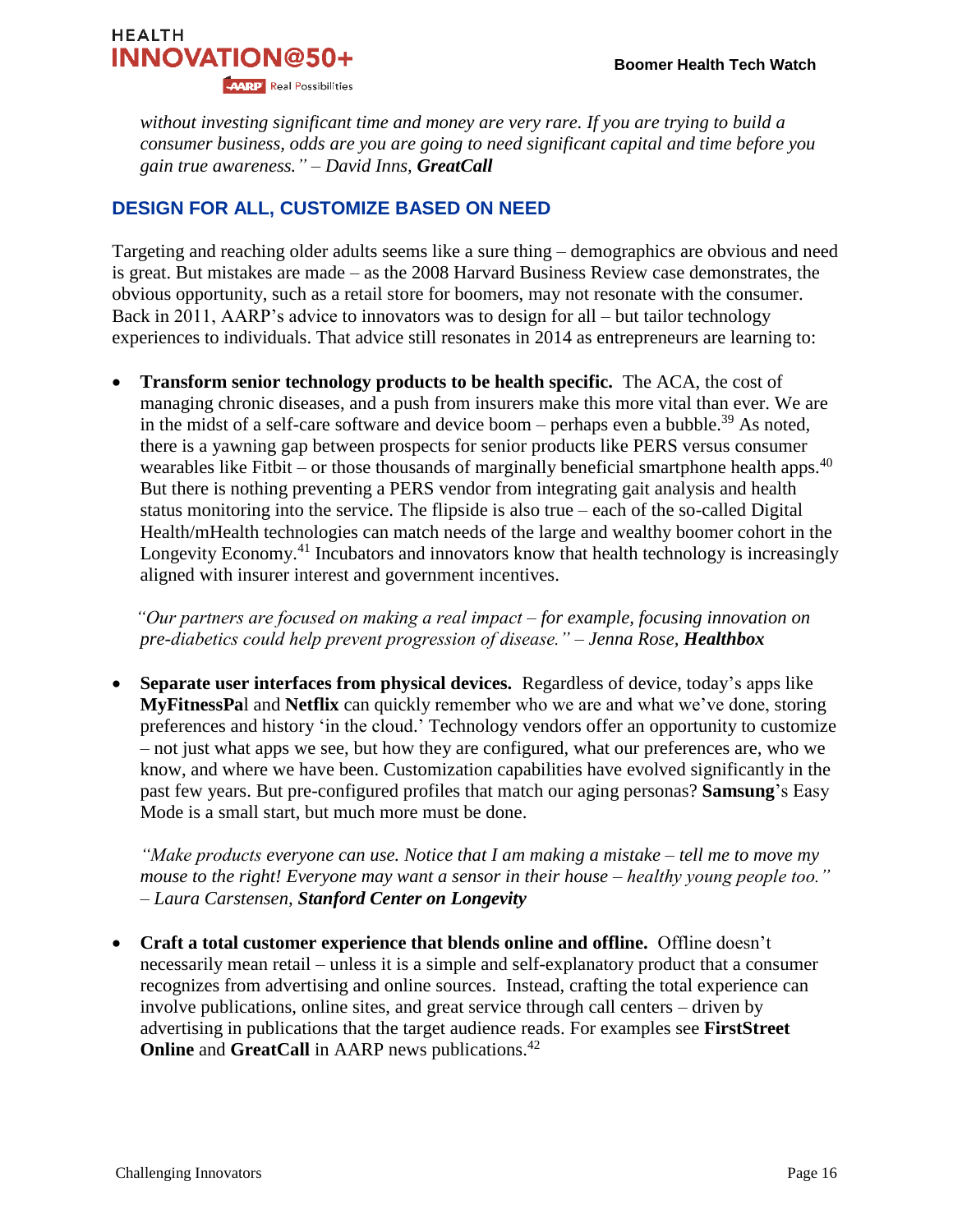## **HEALTH INNOVATION@50+ AARP** Real Possibilities

 **Understand that design-for-all means experienced by all.** Following the 2010 introduction of the iPad, thanks to Steve Jobs we can now find tablets everywhere, at multiple price points, form factors and configurability. Tablets are being given away upon move-in to assisted living, found in homes across generations, at the entrance of hotels, and in the executive suite. As AARP saw with its AARP TEK training in Atlanta, seniors are eager to learn what tablets can offer and how to use them.<sup>43</sup>

*"One of our community's testers took a product apart and discovered two software bugs that led developers to make changes." – Tom Esselman, Institute for the Ages*

 **Engage with older adults to turn bystanders into buyers.** As Lively executives learned from testing at Sarasota's Institute for the Ages, older adults want input into product design.<sup>44</sup> And they may also be waiting in the wings as a target audience – as Wello discovered with its high-end online personal training.

*"We started out expecting that this was NOT our target population, we don't message to them – but we stumbled across the AARP market segment and now see the opportunity." – Ann Scott-Plante, Founder and Co-CEO, Wello*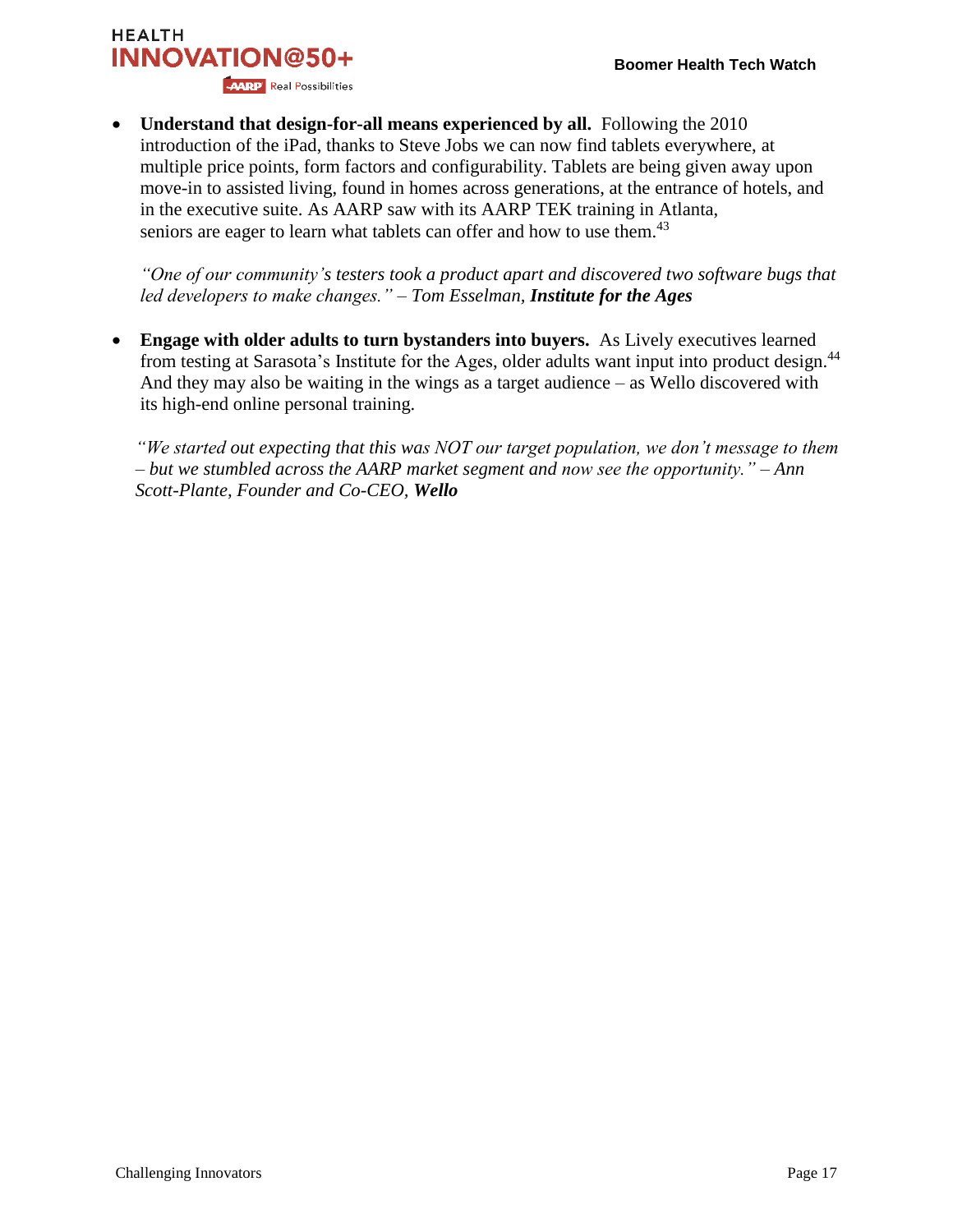## **HEALTH INNOVATION@50+ AARP** Real Possibilities

## **FINDING APPROACHES THAT WORKED FOR OTHERS**

In some ways, when economic growth is challenging, it can be the best of times for entrepreneurs – whether in startup companies or established firms. And that has never been more notable than today. Barriers to initial entry for online businesses are low, public policy has created gaps and opportunity, and ideas for new products and services are plentiful. But obstacles and risks are also plentiful. As would-be entrepreneurs, innovators, and investors evaluate the pathways ahead of them, they should consider past learnings coupled with the advice and experiences of interviewees featured in this report (see **Figure 7** and **Figure 8**):

| Start Up Health (health and wellness) to       |
|------------------------------------------------|
|                                                |
| Affordable Care Act cost, quality incentives   |
| If existing products require installation, can |
|                                                |
| Enabled by the 2012 JOBS act, sites have       |
| Death of a spouse, divorce, serious illness    |
| Avoid invention because it is cool - find      |
|                                                |
|                                                |
| Find a weakness that can be exploited          |

**Figure 7 Starting the Business Practices**

| Design for all, Customize on Need                                                             | <b>Why/Example</b>                                                           |
|-----------------------------------------------------------------------------------------------|------------------------------------------------------------------------------|
| Create a solution, not a product                                                              | Look for prospective partners before                                         |
|                                                                                               | launching the company                                                        |
| Market to the influencer and referrer                                                         | Families, not the ultimate user, need a<br>message that resonates with them  |
| Transform senior technology to be health<br>condition-specific                                | Narrow focus (like diabetes, arthritis,<br>dementia) to succeed, then expand |
| Separate user interfaces from physical<br>devices                                             | Design site or software to be portable<br>(PC/Mac versus Tablet/Phone)       |
| Create a total customer experience online<br>and offline (not necessarily retail)             | Phone support + online + channel<br>partner                                  |
| Design-for-all – include product<br>customization features that embrace multiple<br>audiences | OXO cutlery incorporates universal<br>design principles                      |
| Engage with older adults to turn bystanders<br>into buyers                                    | Send developers to meet users like<br>Co-Patient Carol or a Real Senior      |

**Figure 8 Design for all – principles for entrepreneurs and innovators**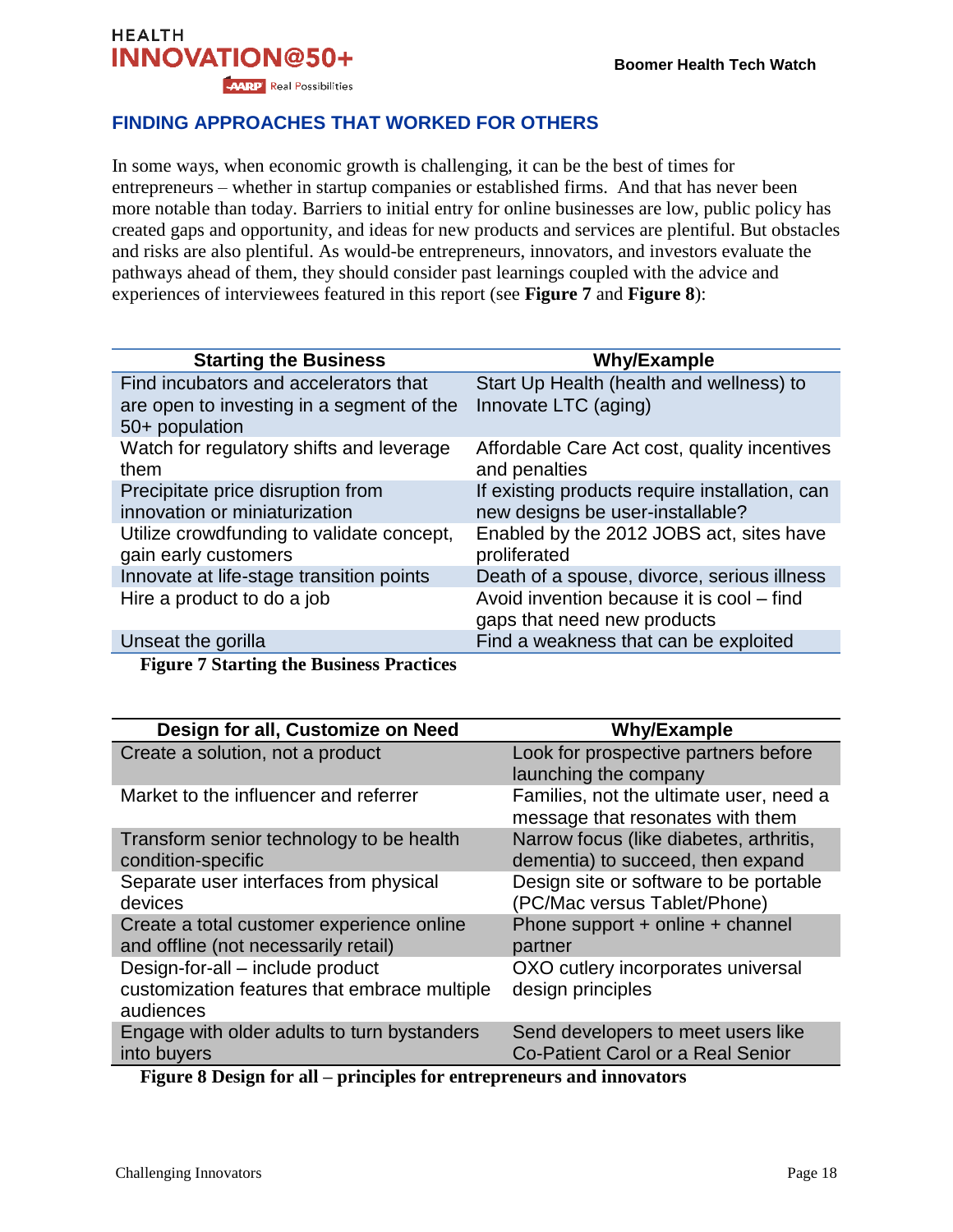



#### **Interviewees**

Scott Peifer, AgeTech West Katy Fike, Stephen Johnston, Aging 2.0 Joseph Gwin, BioSensics Jeh Kazimi, Breezie Chiara Bell, Careticker Michele Ahlman, Clear Sounds Rebecca Palm, CoPatient David Inns, GreatCall Eric Baczuk, Lindsey Mosby, frog design Jenna Rose, Healthbox John Reinhart, InnovateLTC Tom Esselman, Institute for the Ages Ron Goldberg, Isowalk Iggy Fanlo, David Glickman, Lively Mary Furlong, What's Next Boomer Business Summit Daniel Trigub, OpenPlacement Sombit Mishra, QMedic Laura Carstensen, Stanford Longevity Steve Moran, Vigil Systems, Senior Housing Forum Lisa Suennen, Venture Valkyrie Ann Scott-Plante, Wello

#### **About the Author:**

Laurie M. Orlov, a leading tech industry veteran, writer, speaker and elder care advocate, is the founder of **Boomer Health Tech Watch** and **Aging in Place Technology Watch,** a market research firm that provides thought leadership, analysis and guidance about technologies and related services that enable boomers and seniors to remain longer in their home of choice. In addition to her years of technology background and years as a technology industry analyst, Laurie is certified in geriatric care management from the University of Florida, and has served as a long-term care ombudsman in Florida. She is the author of other market reports, including **Next Generation Response Systems (2013)**, **Future of Home Care Technology (2012),** the **Link-age Technology Survey Age 65 to 100 (2011)** and **AARP: Connected Living for Social Aging (2011).** She has served as a member of the Philips Think Tank on Active Aging and speaks regularly on the topic of technology and older adults.

In her career, Laurie has spent more than 30 years in the technology industry, including 24 years in IT and 9 years as a leading industry analyst at Forrester Research where she was often the first in the industry to identify technology trends and management strategies which have survived the test of time. She speaks regularly and delivers keynote speeches at forums, industry consortia, conferences, and symposia. She has served in an advisory capacity to leading organizations like AARP, J&J, Yahoo!, Microsoft, Novartis and Philips. Her blog posts are featured on numerous websites about topics related to boomers and seniors. Learn more at [www.xhealthtech.com](http://www.xhealthtech.com/) and [www.ageinplacetech.com.](http://www.ageinplacetech.com/)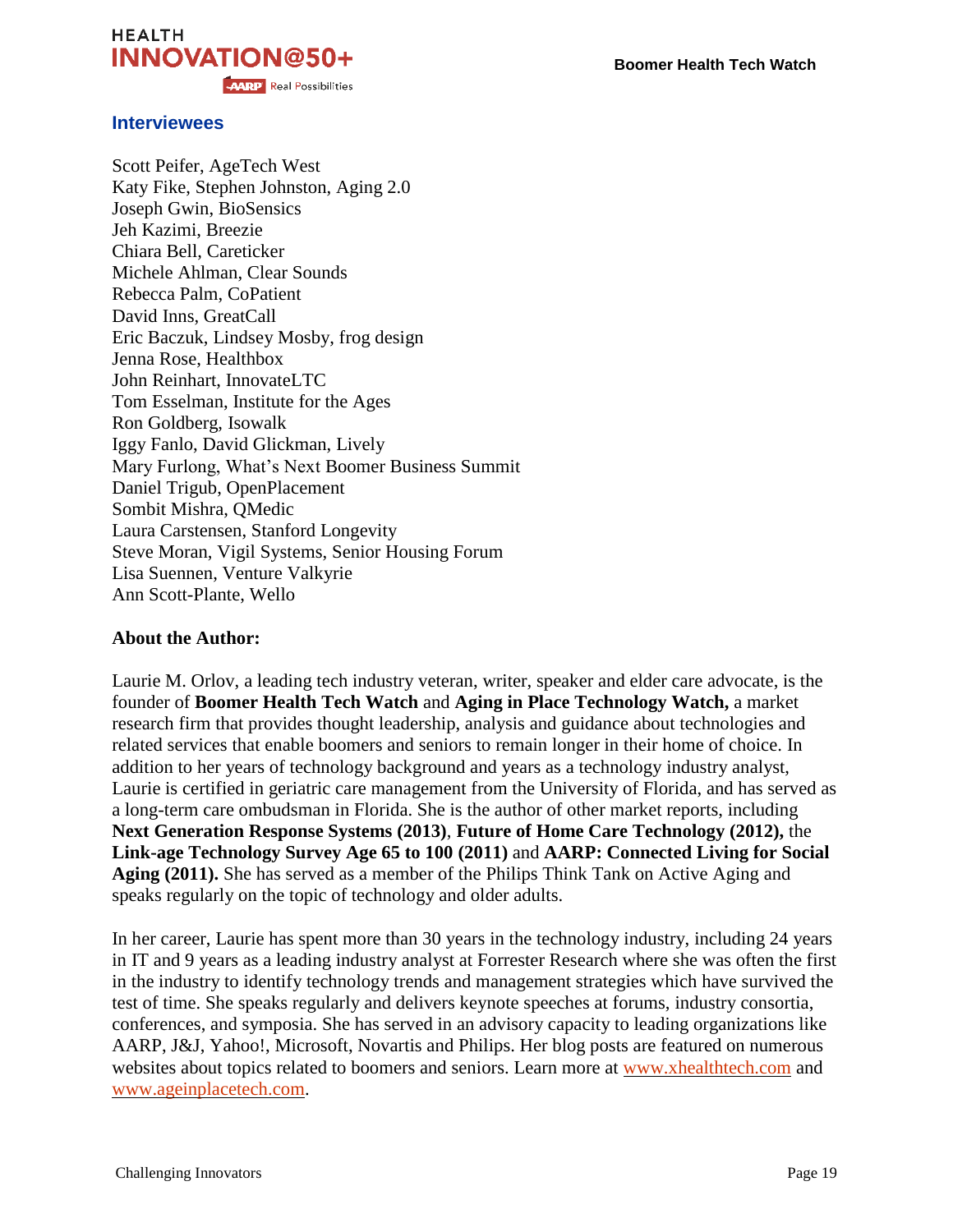

#### **References:**

 $\overline{\phantom{a}}$ 

<sup>1</sup> [http://www.prnewswire.com/news-releases/posit-science-supplies-brain-fitness-exercises-for-new-aarp-service-](http://www.prnewswire.com/news-releases/posit-science-supplies-brain-fitness-exercises-for-new-aarp-service-207606741.html)[207606741.html](http://www.prnewswire.com/news-releases/posit-science-supplies-brain-fitness-exercises-for-new-aarp-service-207606741.html)

<sup>2</sup> <http://www.frogdesign.com/sites/frogdesign.com/files/pdf/frog-aging-by-design.pdf>

<sup>3</sup> <http://www.ageinplacetech.com/blog/who-knows-technology-adoption-real-seniors-aged-75>

<sup>4</sup> [http://www.ageinplacetech.com/pressrelease/wellcore-announces-automatic-fall-detection-and-wellness](http://www.ageinplacetech.com/pressrelease/wellcore-announces-automatic-fall-detection-and-wellness-monitoring-system)[monitoring-system](http://www.ageinplacetech.com/pressrelease/wellcore-announces-automatic-fall-detection-and-wellness-monitoring-system)

<sup>5</sup> [http://www.bestbuy.com/site/wellcore-personal-emergency-response-medical-alert](http://www.bestbuy.com/site/wellcore-personal-emergency-response-medical-alert-system/1219904.p?id=1218237044608&skuId=1219904)[system/1219904.p?id=1218237044608&skuId=1219904](http://www.bestbuy.com/site/wellcore-personal-emergency-response-medical-alert-system/1219904.p?id=1218237044608&skuId=1219904)

<sup>6</sup> <http://www.crunchbase.com/company/wellcore>

<sup>7</sup> <http://online.wsj.com/news/articles/SB10000872396390443720204578004980476429190>

<sup>8</sup> <http://engageasyouage.com/2010/11/03/the-floh-club-for-computer-help-for-seniors-vanishes/>

<sup>9</sup> <http://techcrunch.com/2013/04/15/amazon-goes-after-older-adults-seniors-with-new-store/>

 $10$  <http://www.amazon.com/b?node=5856180011>

<sup>11</sup> <http://blogs.hbr.org/2008/06/the-sure-thing-that-flopped/>

<sup>12</sup> <http://seniorhousingnews.com/2013/07/23/home-tech-the-new-competitive-edge-for-senior-living/>

<sup>13</sup> [http://www.leadingage.org/LeadingAge\\_Ziegler\\_100\\_Leaders\\_in\\_Technology\\_Adoption.aspx](http://www.leadingage.org/LeadingAge_Ziegler_100_Leaders_in_Technology_Adoption.aspx)

14

[https://www.caregiverlist.com/SeniorCareNews.aspx/The%20Size%20of%20the%20Senior%20Home%20Care%20](https://www.caregiverlist.com/SeniorCareNews.aspx/The%20Size%20of%20the%20Senior%20Home%20Care%20Industry%20Now%20and%20In%20the%20Future) [Industry%20Now%20and%20In%20the%20Future](https://www.caregiverlist.com/SeniorCareNews.aspx/The%20Size%20of%20the%20Senior%20Home%20Care%20Industry%20Now%20and%20In%20the%20Future)

<sup>15</sup> [http://www.mckinsey.com/insights/health\\_systems\\_and\\_services/spurring\\_the\\_market\\_for\\_high](http://www.mckinsey.com/insights/health_systems_and_services/spurring_the_market_for_high-tech_home_health_care)tech home health care

<sup>16</sup> http://www.ageinplacetech.com/Future-home-care-technology

<sup>17</sup> Next Generation Response Systems Report, June, 2013, [http://www.ageinplacetech.com/files/aip/Next%20Generation%20Response%20Systems%20Final-06-11-](http://www.ageinplacetech.com/files/aip/Next%20Generation%20Response%20Systems%20Final-06-11-2013de.pdf) [2013de.pdf](http://www.ageinplacetech.com/files/aip/Next%20Generation%20Response%20Systems%20Final-06-11-2013de.pdf)

<sup>18</sup> http://www.ageinplacetech.com/page/next-generation-response-systems

<sup>19</sup> <https://www.shoplocket.com/blueprint/lively>

<sup>20</sup> <http://www.forbes.com/sites/markevans/2013/10/18/should-every-startup-do-a-kickstarter-campaign/>

<sup>21</sup> <http://www.forentrepreneurs.com/surveys/>

<sup>22</sup> [http://www.ageinplacetech.com/pressrelease/greatcall-5star-safety-survey-reveals-americans-slacking-summer](http://www.ageinplacetech.com/pressrelease/greatcall-5star-safety-survey-reveals-americans-slacking-summer-safety)[safety](http://www.ageinplacetech.com/pressrelease/greatcall-5star-safety-survey-reveals-americans-slacking-summer-safety)